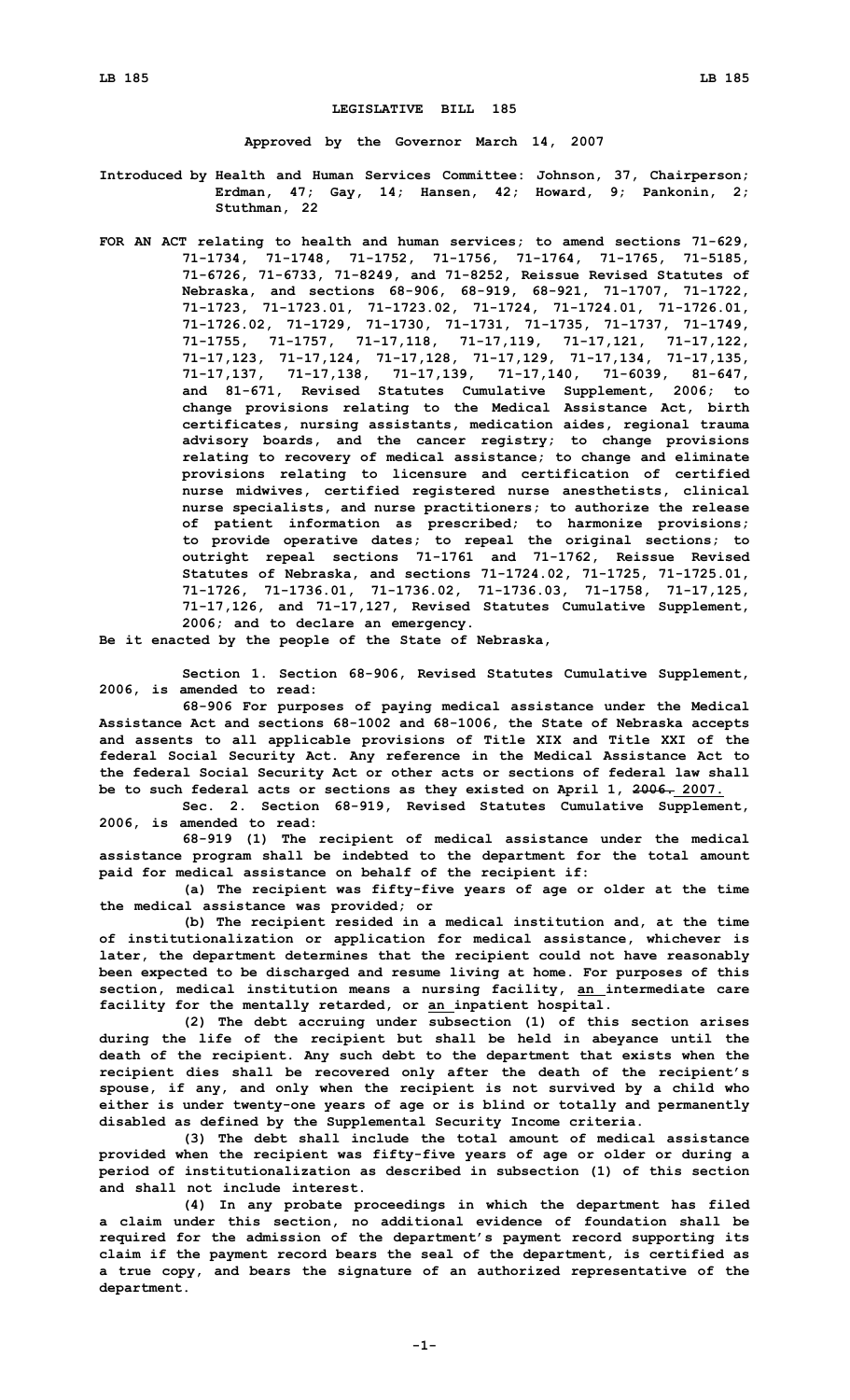**(5) The department may waive or compromise its claim, in whole or in part, if the department determines that enforcement of the claim would not be in the best interests of the state or would result in undue hardship as provided in rules and regulations of the department.**

**Sec. 3. Section 68-921, Revised Statutes Cumulative Supplement, 2006, is amended to read:**

**68-921 For purposes of sections 68-921 to 68-925:**

**(1) Assets means property which is not exempt from consideration in determining eligibility for medical assistance under rules and regulations adopted and promulgated under section 68-922;**

**(2) Community spouse monthly income allowance means the amount of income determined by the Department of Health and Human Services in accordance with section 1924 of the federal Social Security Act, as amended, Public Law 100-360, 42 U.S.C. 1396r-5;**

**(3) Community spouse resource allowance means the amount of assets determined in accordance with section 1924 of the federal Social Security Act, as amended, Public Law 100-360, 42 U.S.C. 1396r-5. For purposes of 42 U.S.C. 1396r-5(f)(2)(A)(i), the amount specified by the state shall be twelve thousand dollars;**

**(4) Home and community-based services means services furnished under home and community-based waivers as defined in Title XIX of the federal Social Security Act, as amended, 42 U.S.C. 1396;**

**(5) Qualified applicant means <sup>a</sup> person (a) who applies for medical assistance on or after July 9, 1988, (b) who is under care in <sup>a</sup> state-licensed hospital, skilled <sup>a</sup> nursing facility, intermediate care facility, an intermediate care facility for the mentally retarded, nursing facility, an assisted-living facility, or <sup>a</sup> center for the developmentally disabled, as such terms are defined in the Health Care Facility Licensure Act, or an adult family home certified by the Department of Health and Human Services or is receiving home and community-based services, and (c) whose spouse is not under such care or receiving such services and is not applying for or receiving medical assistance;**

**(6) Qualified recipient means <sup>a</sup> person (a) who has applied for medical assistance before July 9, 1988, and is eligible for such assistance, (b) who is under care in <sup>a</sup> facility certified to receive medical assistance funds or is receiving home and community-based services, and (c) whose spouse is not under such care or receiving such services and is not applying for or receiving medical assistance; and**

**(7) Spouse means the spouse of <sup>a</sup> qualified applicant or qualified recipient.**

**Sec. 4. Section 71-629, Reissue Revised Statutes of Nebraska, is amended to read:**

**71-629 <sup>A</sup> certified copy or copies of the certificate of birth of any such legitimized child may be furnished upon request by the Director of Finance and Support. The , but the evidence upon which the new certificate is made may be furnished upon request to <sup>a</sup> parent of such legitimized child or to the legitimized child if such child is nineteen years of age or older. The evidence upon which the new certificate is made shall be available for inspection by any other person only upon the order of <sup>a</sup> court of competent jurisdiction, and the original certificate of birth shall be available for inspection only upon the order of <sup>a</sup> court of competent jurisdiction.**

**Sec. 5. Section 71-1707, Revised Statutes Cumulative Supplement, 2006, is amended to read:**

**71-1707 Nurse practitioner means <sup>a</sup> registered nurse who meets the requirements established certified as described in section 71-1722 and who holds a certificate issued under the Nurse Practitioner Act. licensed under the Advanced Practice Registered Nurse Licensure Act to practice as <sup>a</sup> nurse practitioner.**

**Sec. 6. Section 71-1722, Revised Statutes Cumulative Supplement, 2006, is amended to read:**

**71-1722 Requirements for certification (1) An applicant for licensure under the Advanced Practice Registered Nurse Licensure Act to practice as <sup>a</sup> nurse practitioner shall be the following: have:**

**(1) (a) <sup>A</sup> license as <sup>a</sup> registered nurse in the State of Nebraska or the authority based upon the Nurse Licensure Compact to practice as <sup>a</sup> registered nurse in Nebraska;**

**(2) <sup>A</sup> completed application which includes the applicant's social security number;**

**(3) <sup>A</sup> certification fee established and collected as provided in section 71-162;**

**(4) (b) Evidence of having successfully completed <sup>a</sup> graduate-level program in the clinical specialty area of nurse practitioner practice, which**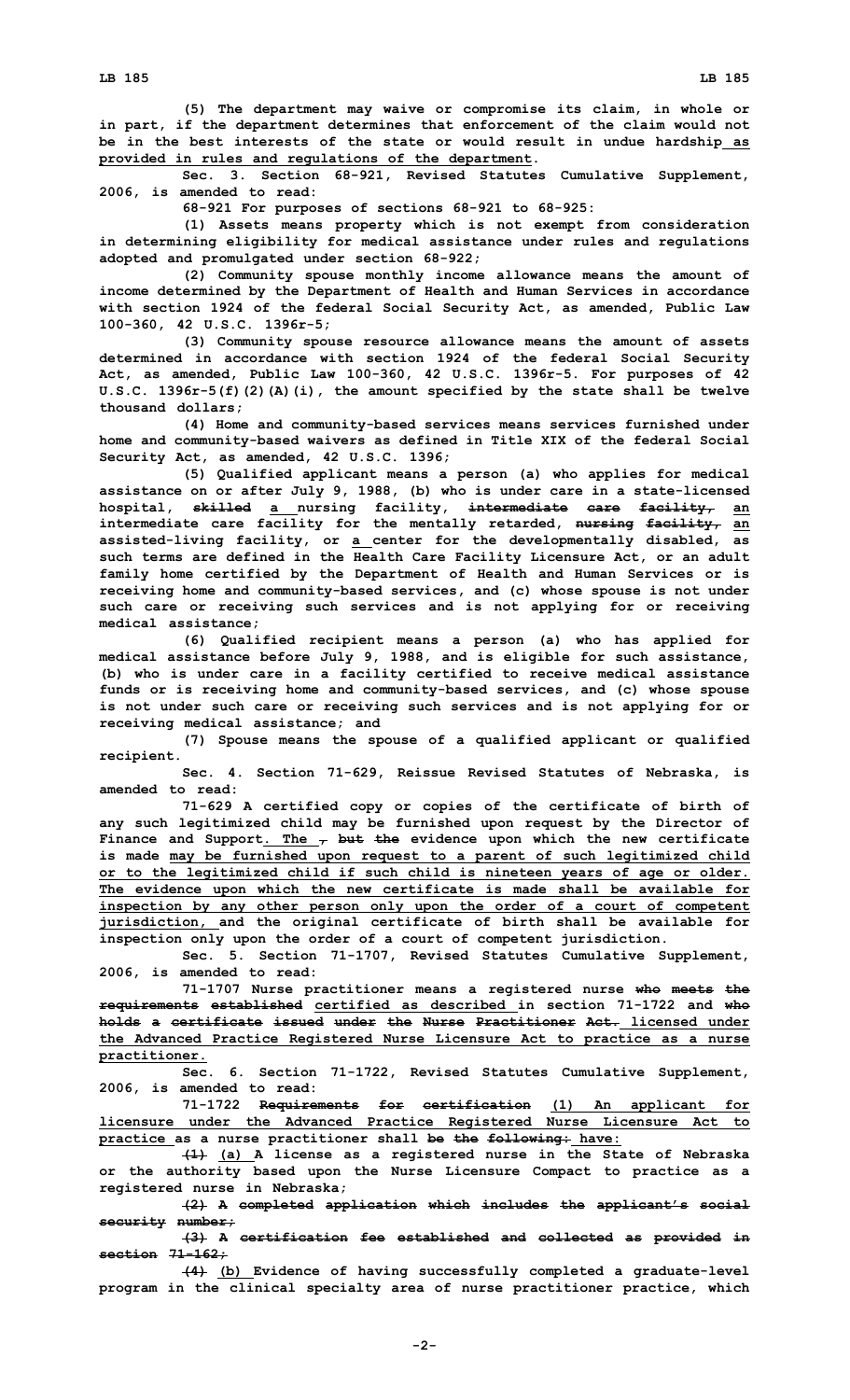**program is accredited by <sup>a</sup> national accrediting body;**

**(5) (c) Evidence of having successfully completed thirty contact hours of education in pharmacotherapeutics; and**

**(6) Submission of proof (d) Proof of having passed an examination pertaining to the specific nurse practitioner role in nursing adopted or approved by the board with the approval of the department. Such examination may include any recognized national credentialing examination for nurse practitioners conducted by an approved certifying body which administers an approved certification program. ; and**

**(7) (2) If more than five years have elapsed since the completion of the nurse practitioner program or since the applicant has practiced in the specific nurse practitioner role, the applicant shall meet the requirements in subdivisions (1) through (6) subsection (1) of this section and provide evidence of continuing competency as required by the board pursuant to section 71-17,135.**

**Sec. 7. Section 71-1723, Revised Statutes Cumulative Supplement, 2006, is amended to read:**

**71-1723 Anyone fulfilling the requirements listed in section 71-1722 shall be issued <sup>a</sup> certificate license as an advanced practice registered nurse to practice as <sup>a</sup> nurse practitioner by the department.**

**Sec. 8. Section 71-1723.01, Revised Statutes Cumulative Supplement, 2006, is amended to read:**

**71-1723.01 <sup>A</sup> person licensed as an advanced practice registered nurse in this state on July 1, 2007, shall be issued <sup>a</sup> license by the department as an advanced practice registered nurse under the Advanced Practice Registered Nurse Licensure Act and shall be issued <sup>a</sup> certificate by the department to practice as <sup>a</sup> nurse practitioner under the Nurse Practitioner Act on such date. A person certified licensed to practice as <sup>a</sup> nurse practitioner in this state may use the title nurse practitioner and the abbreviation NP.**

**Sec. 9. Section 71-1723.02, Revised Statutes Cumulative Supplement, 2006, is amended to read:**

**71-1723.02 (1) <sup>A</sup> Prior to commencing practice as <sup>a</sup> nurse practitioner, an individual (a) who has <sup>a</sup> master's degree or doctorate degree in nursing and has completed an approved nurse practitioner program, (b) who can demonstrate separate course work in pharmacotherapeutics, advanced health assessment, and pathophysiology or psychopathology, and (c) who has completed <sup>a</sup> minimum of two thousand hours of practice under the supervision of <sup>a</sup> physician, shall (i) submit to the department an integrated practice agreement with <sup>a</sup> collaborating physician and (ii) shall furnish proof of professional liability insurance required under section 71-1723.04 prior to commencing practice.**

**(2) <sup>A</sup> nurse practitioner who needs to obtain the two thousand hours of supervised practice required under subdivision (1)(c) of this section shall (a) submit to the department one or more integrated practice agreements with <sup>a</sup> collaborating physician, (b) furnish proof of jointly approved protocols with <sup>a</sup> collaborating physician which shall guide the nurse practitioner's practice, and (c) furnish proof of professional liability insurance required under section 71-1723.04.**

**(3) If, after <sup>a</sup> diligent effort to obtain an integrated practice agreement, <sup>a</sup> nurse practitioner is unable to obtain an integrated practice agreement with one physician, the board may waive the requirement of an integrated practice agreement upon <sup>a</sup> showing that the applicant (a) meets the requirements of subsection (1) of this section, (b) has made <sup>a</sup> diligent effort to obtain an integrated practice agreement, and (c) will practice in <sup>a</sup> geographic area where there is <sup>a</sup> shortage of health care services.**

**Sec. 10. Section 71-1724, Revised Statutes Cumulative Supplement, 2006, is amended to read:**

**71-1724 Renewal of <sup>a</sup> certificate as <sup>a</sup> nurse practitioner shall be at the same time and in the same manner as renewal of <sup>a</sup> license as <sup>a</sup> registered nurse and shall require:**

**(1) <sup>A</sup> license as <sup>a</sup> registered nurse in the State of Nebraska or the authority based on the Nurse Licensure Compact to practice as <sup>a</sup> registered nurse in Nebraska;**

**(2) Documentation of continuing competency upon completion of continuing competency activities established by the board pursuant to section 71-17,135;**

**To renew <sup>a</sup> license to practice as <sup>a</sup> nurse practitioner, the applicant shall have:**

**(3) (1) Documentation of <sup>a</sup> minimum of two thousand eighty hours of practice as <sup>a</sup> nurse practitioner within the five years immediately preceding renewal. These practice hours shall fulfill the requirements of the practice**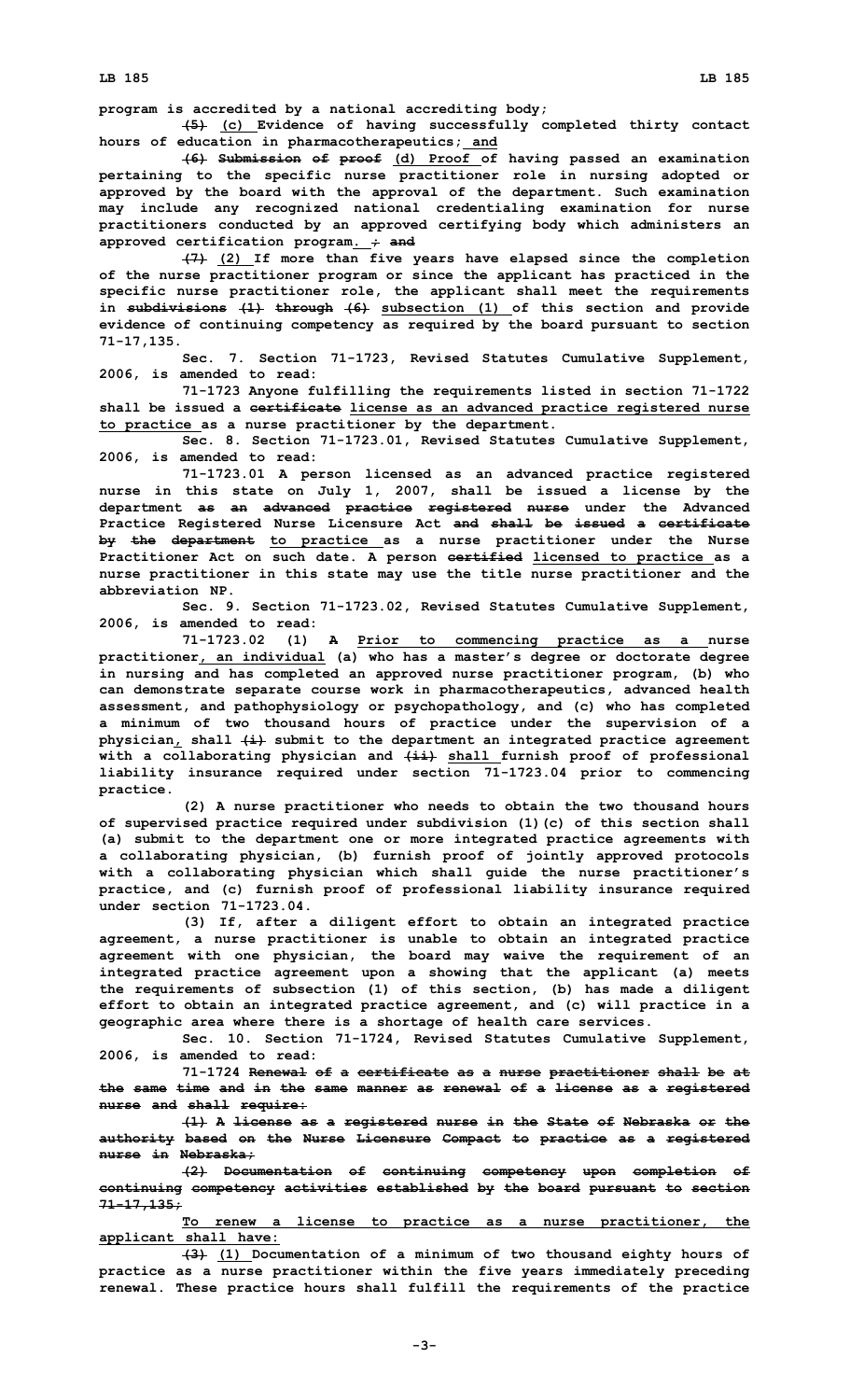**hours required for registered nurse renewal. Practice hours as an advanced practice registered nurse prior to July 1, 2007, shall be used to fulfill the requirements of this section; and**

**(4) (2) Proof of current certification in the specific nurse practitioner clinical specialty area by an approved certification program. ; and**

**(5) Payment of <sup>a</sup> biennial renewal fee established and collected as provided in section 71-162.**

**Sec. 11. Section 71-1724.01, Revised Statutes Cumulative Supplement, 2006, is amended to read:**

**71-1724.01 The department may grant <sup>a</sup> temporary permit license to practice as <sup>a</sup> nurse practitioner for up to one hundred twenty days upon application:**

**(1) To graduates of an approved nurse practitioner program pending results of the first credentialing examination following graduation;**

**(2) For one hundred twenty days to To <sup>a</sup> nurse practitioner lawfully authorized to practice in another state pending completion of the application for <sup>a</sup> Nebraska certificate; license; and**

**(3) To applicants for purposes of <sup>a</sup> reentry program or supervised practice as part of continuing competency activities established by the board pursuant to section 71-17,135.**

**A temporary license issued pursuant to this section may be extended for up to one year with the approval of the board. An individual holding <sup>a</sup> temporary permit as <sup>a</sup> nurse practitioner on the operative date of this section shall be deemed to be holding <sup>a</sup> temporary license under this section on such date. The permitholder may continue to practice under such temporary permit as <sup>a</sup> temporary license until it would have expired under its terms.**

**Sec. 12. Section 71-1726.01, Revised Statutes Cumulative Supplement, 2006, is amended to read:**

**71-1726.01 The Nurse Practitioner Act does not prohibit the performance of activities of <sup>a</sup> nurse practitioner by an unlicensed person if performed:**

**(1) In an emergency situation;**

**(2) By <sup>a</sup> legally qualified person from another state employed by the United States Government and performing official duties in this state;**

**(3) By <sup>a</sup> person enrolled in an approved nurse practitioner program for the preparation of nurse practitioners as part of that approved program; and**

**(4) By <sup>a</sup> person holding <sup>a</sup> temporary permit license pursuant to section 71-1724.01.**

**Sec. 13. Section 71-1726.02, Revised Statutes Cumulative Supplement, 2006, is amended to read:**

**71-1726.02 Any person, corporation, association, or other entity engaging in any of the following activities is guilty of <sup>a</sup> Class IV felony:**

**(1) Practicing as <sup>a</sup> nurse practitioner without being issued <sup>a</sup> certificate license as such by the department;**

**(2) Employing or offering to employ any person as <sup>a</sup> nurse practitioner, knowing that such person is not certified licensed as such by the department;**

**(3) Fraudulently seeking, obtaining, or furnishing <sup>a</sup> certificate license as <sup>a</sup> nurse practitioner or aiding and abetting such activities; or**

**(4) Using in connection with his or her name the title nurse practitioner, the abbreviation NP, or any other designation tending to imply that he or she is <sup>a</sup> nurse practitioner certified licensed by the department when such person is not certified licensed as <sup>a</sup> nurse practitioner.**

**Sec. 14. Section 71-1729, Revised Statutes Cumulative Supplement, 2006, is amended to read:**

**71-1729 For purposes of the Certified Registered Nurse Anesthetist Act, unless the context otherwise requires:**

**(1) Board means the Board of Advanced Practice Registered Nurses;**

**(2) Certified registered nurse anesthetist means <sup>a</sup> licensed registered nurse holding <sup>a</sup> certificate issued under the act; certified by <sup>a</sup> board-approved certifying body and licensed under the Advanced Practice Registered Nurse Licensure Act to practice as <sup>a</sup> certified registered nurse anesthetist in the State of Nebraska;**

**(3) Department means the Department of Health and Human Services Regulation and Licensure;**

**(4) Licensed practitioner means any physician or osteopathic physician licensed to prescribe, diagnose, and treat as prescribed in sections 71-1,102 and 71-1,137; and**

**(5) Practice of anesthesia means (a) the performance of or the assistance in any act involving the determination, preparation,**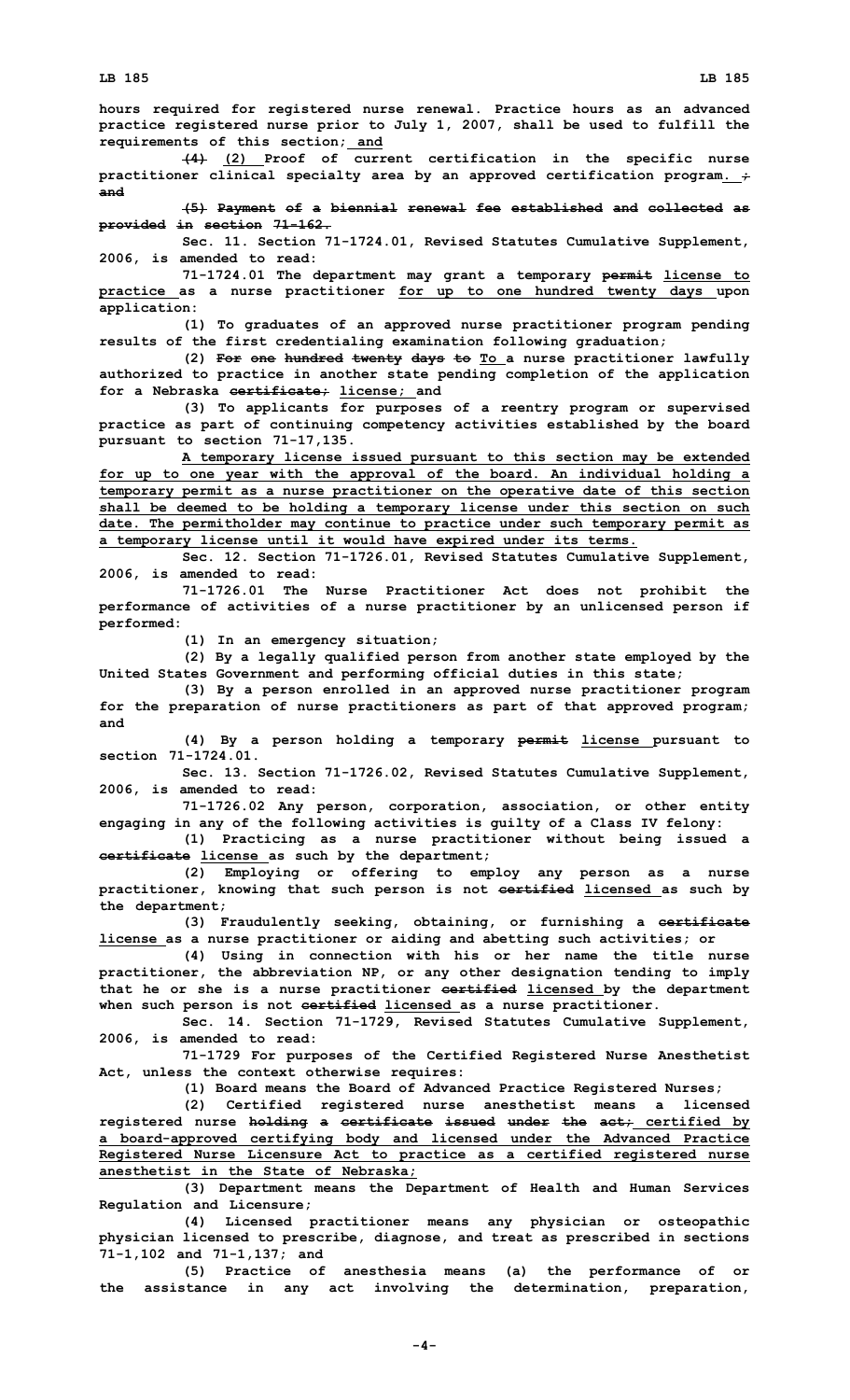**administration, or monitoring of any drug used to render an individual insensible to pain for procedures requiring the presence of persons educated in the administration of anesthetics or (b) the performance of any act commonly the responsibility of educated anesthesia personnel. Practice of anesthesia includes the use of those techniques which are deemed necessary for adequacy in performance of anesthesia administration. Nothing in the Certified Registered Nurse Anesthetist Act prohibits routine administration of <sup>a</sup> drug by <sup>a</sup> duly licensed registered nurse, licensed practical nurse, or other duly authorized person for the alleviation of pain or prohibits the practice of anesthesia by students enrolled in an accredited school of nurse anesthesia when the services performed are <sup>a</sup> part of the course of study and are under the supervision of <sup>a</sup> licensed practitioner or certified registered nurse anesthetist.**

**Sec. 15. Section 71-1730, Revised Statutes Cumulative Supplement, 2006, is amended to read:**

**71-1730 In order to obtain <sup>a</sup> certificate from the department (1) An applicant for <sup>a</sup> license under the Advanced Practice Registered Nurse Licensure Act to practice as <sup>a</sup> certified registered nurse anesthetist an applicant shall:**

**(1) (a) Hold <sup>a</sup> license as <sup>a</sup> registered nurse in the State of Nebraska or have the authority based on the Nurse Licensure Compact to practice as <sup>a</sup> registered nurse in Nebraska;**

**(2) Submit <sup>a</sup> completed application verified by oath which includes the applicant's social security number;**

**(3) Pay the required fee established and collected as provided in section 71-162;**

**(4) (b) Submit evidence of successful completion of <sup>a</sup> course of study in anesthesia in <sup>a</sup> school of nurse anesthesia accredited or approved by or under the auspices of the department or the Council on Accreditation of Nurse Anesthesia and Educational Programs; and**

**(5) Take and successfully pass <sup>a</sup> certifying examination approved by the department after prior approval of such examination by the board. Such examination may include (a) the National Qualifying Examination for Certified Registered Nurse Anesthetists or (b) any other approved recognized national qualifying examination for nurse anesthetists.**

**(c) Submit evidence of current certification by the Council on Certification of Nurse Anesthetists.**

**(2) If more than five years have elapsed since the applicant completed the nurse anesthetist program or since the applicant has practiced as <sup>a</sup> nurse anesthetist, he or she shall meet the requirements of subdivisions (1) through (5) subsection (1) of this section and shall provide evidence of continuing competency as determined by the board, including, but not limited to, <sup>a</sup> reentry program, supervised practice, examination, or one or more of the continuing competency activities listed in section 71-161.09.**

**(3) <sup>A</sup> person licensed as <sup>a</sup> certified registered nurse anesthetist has the right to use the title certified registered nurse anesthetist and the abbreviation C.R.N.A.**

**Sec. 16. Section 71-1731, Revised Statutes Cumulative Supplement, 2006, is amended to read:**

**71-1731 The department may, with the prior approval of the board, may grant <sup>a</sup> temporary certification license in the practice of anesthesia for <sup>a</sup> period of not to exceed one year and under such conditions as the board with the approval of the department determines for up to one hundred twenty days upon application (1) to graduates of an accredited school of nurse anesthesia. The permit may be issued upon application by the graduate for pending results of the first certifying examination following his or her graduation and shall be valid pending the results of such examination. Temporary certification may also be granted for <sup>a</sup> period not to exceed one year (2) to registered nurse anesthetists currently licensed in another state pending completion of the application for <sup>a</sup> Nebraska certification. license. A temporary permit license issued pursuant to this section may be extended at the discretion of the board with the approval of the department. An individual holding <sup>a</sup> temporary permit as <sup>a</sup> registered nurse anesthetist on the operative date of this section shall be deemed to be holding <sup>a</sup> temporary license under this section on such date. The permitholder may continue to practice under such temporary permit as <sup>a</sup> temporary license until it would have expired under its terms.**

**Sec. 17. Section 71-1734, Reissue Revised Statutes of Nebraska, is amended to read:**

**71-1734 (1) The determination and administration of total anesthesia care shall be performed by the certified registered nurse anesthetist or <sup>a</sup> nurse anesthetist temporarily certified licensed pursuant to section 71-1731 in consultation and collaboration with and with the consent of the licensed**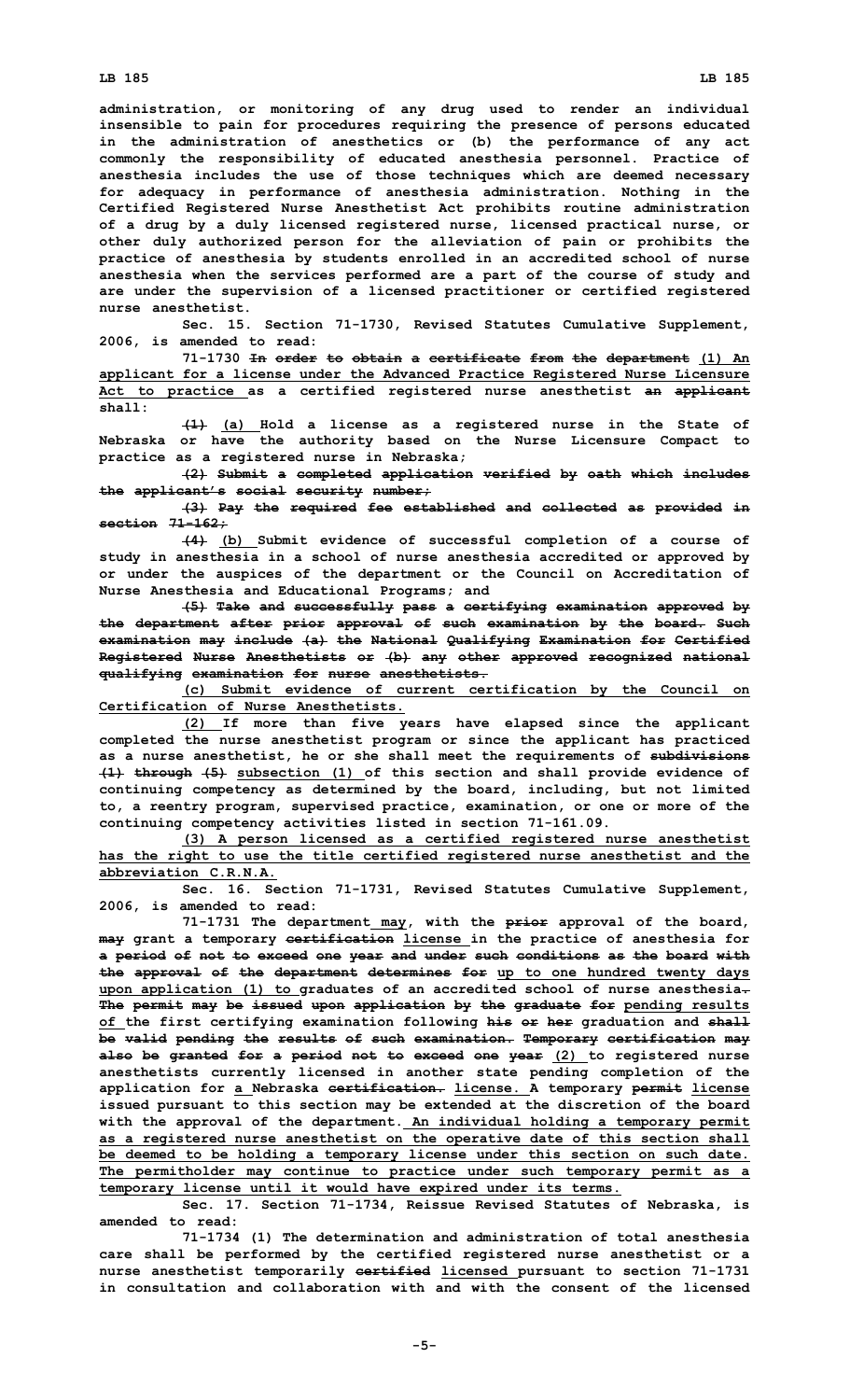**practitioner.**

**(2) The following duties and functions shall be considered as specific expanded role functions of the certified registered nurse anesthetist:**

**(a) Preanesthesia evaluation including physiological studies to determine proper anesthetic management and obtaining informed consent;**

**(b) Selection and application of appropriate monitoring devices;**

**(c) Selection and administration of anesthetic techniques;**

**(d) Evaluation and direction of proper postanesthesia management and dismissal from postanesthesia care; and**

**(e) Evaluation and recording of postanesthesia course of patients.**

**(3) The determination of other duties that are normally considered medically delegated duties to the certified registered nurse anesthetist or to <sup>a</sup> nurse anesthetist temporarily certified licensed pursuant to section 71-1731 shall be the joint responsibility of the governing board of the hospital, medical staff, and nurse anesthetist personnel of any duly licensed hospital or, if in an office or clinic, the joint responsibility of the duly licensed practitioner and nurse anesthetist. All such duties, except in cases of emergency, shall be in writing in the form prescribed by hospital or office policy.**

**Sec. 18. Section 71-1735, Revised Statutes Cumulative Supplement, 2006, is amended to read:**

**71-1735 The procedure for biennial certification renewal as <sup>a</sup> certified registered nurse anesthetist shall be at the same time and in the same manner as renewal of <sup>a</sup> license as <sup>a</sup> registered nurse and shall require:**

**(1) <sup>A</sup> license as <sup>a</sup> registered nurse in the State of Nebraska or the authority based on the Nurse Licensure Compact to practice as <sup>a</sup> registered nurse in Nebraska;**

**(2) Documentation of continuing competency as required by the board in rules and regulations approved by the board and adopted and promulgated by the department. Continuing education is sufficient to meet continuing competency requirements. The requirements may also include, but not be limited to, one or more of the continuing competency activities listed in section 71-161.09 which <sup>a</sup> person may select as an alternative to continuing education; and**

**(3) Payment of the required fee established and collected as provided in section 71-162.**

**To renew <sup>a</sup> license to practice as <sup>a</sup> certified registered nurse anesthetist, the applicant shall have current certification by the Council on Certification of Nurse Anesthetists.**

**Sec. 19. Section 71-1737, Revised Statutes Cumulative Supplement, 2006, is amended to read:**

**71-1737 Notwithstanding the provisions of any other statute, any person, corporation, association, or other entity who engages in any of the following activities shall be guilty of <sup>a</sup> Class IV felony:**

**(1) Engaging in the practice of anesthesia as <sup>a</sup> certified registered nurse anesthetist without being issued <sup>a</sup> certificate license as such by the department, with the approval of the board;**

**(2) Knowingly employing or offering to employ any person as <sup>a</sup> certified registered nurse anesthetist when knowing that such person is not certified licensed as such by the department with the approval of the board;**

**(3) Fraudulently seeking, obtaining, or furnishing <sup>a</sup> certificate license as <sup>a</sup> certified registered nurse anesthetist or aiding and abetting such activities; or**

**(4) Using in connection with his or her name the title certified registered nurse anesthetist, the abbreviation C.R.N.A., or any other designation tending to imply that he or she is <sup>a</sup> certified registered nurse anesthetist, certified licensed by the department with the approval of the board pursuant to the Certified Registered Nurse Anesthetist Act, when such person is not actually <sup>a</sup> certified registered nurse anesthetist.**

**Sec. 20. Section 71-1748, Reissue Revised Statutes of Nebraska, is amended to read:**

**71-1748 Certified nurse midwife shall mean <sup>a</sup> person certified under the Nebraska Certified Nurse Midwifery Practice by <sup>a</sup> board-approved certifying body and licensed under the Advanced Practice Registered Nurse Licensure Act to practice certified nurse midwifery in the State of Nebraska. Nothing in the act Nebraska Certified Nurse Midwifery Practice Act is intended to restrict the practice of registered nurses.**

**Sec. 21. Section 71-1749, Revised Statutes Cumulative Supplement, 2006, is amended to read:**

**71-1749 Approved certified nurse midwifery education program shall mean <sup>a</sup> certified nurse midwifery education program approved by the board. The**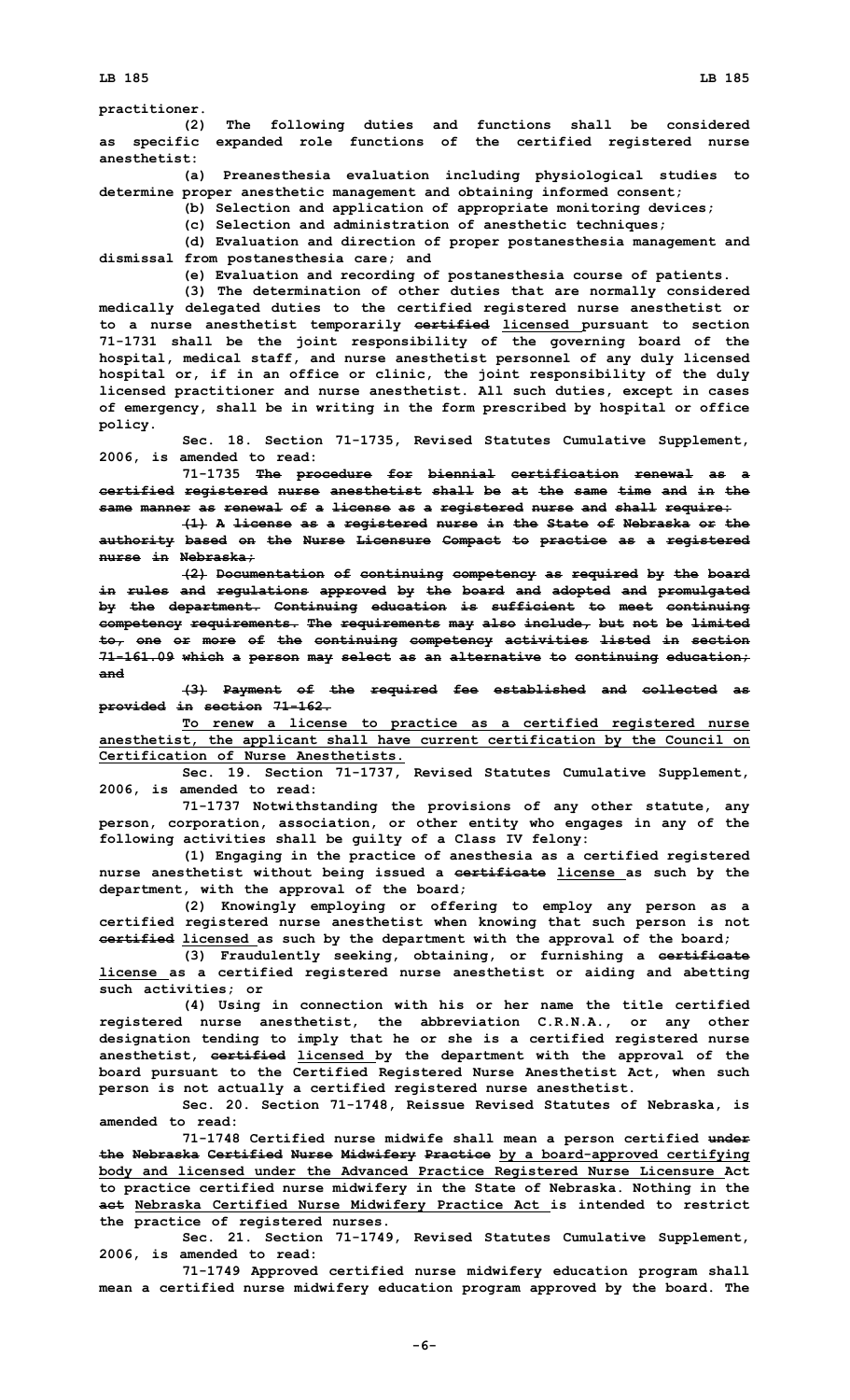**board may allow require such program to be accredited by the American College of Nurse-Midwives.**

**Sec. 22. Section 71-1752, Reissue Revised Statutes of Nebraska, is amended to read:**

**71-1752 The certificate to practice certified nurse midwifery shall authorize the holder, A certified nurse midwife may, under the provisions of <sup>a</sup> practice agreement, to (1) attend cases of normal childbirth, (2) provide prenatal, intrapartum, and postpartum care, (3) provide normal obstetrical and gynecological services for women, and (4) provide care for the newborn immediately following birth. The conditions under which <sup>a</sup> certified nurse midwife shall is required to refer cases to <sup>a</sup> collaborating licensed practitioner shall be specified in the practice agreement.**

**Sec. 23. Section 71-1755, Revised Statutes Cumulative Supplement, 2006, is amended to read:**

**71-1755 (1) An applicant for certification as <sup>a</sup> licensure under the Advanced Practice Registered Nurse Licensure Act to practice as <sup>a</sup> certified nurse midwife shall submit to the board <sup>a</sup> written application, which includes the applicant's social security number, and such evidence as the board shall require requires showing that the applicant is currently licensed as <sup>a</sup> registered nurse by the state or has the authority based on the Nurse Licensure Compact to practice as <sup>a</sup> registered nurse in Nebraska, has successfully completed an approved certified nurse midwifery education program, and has passed <sup>a</sup> nationally recognized nurse midwifery examination adopted by the board. is certified as <sup>a</sup> nurse midwife by <sup>a</sup> board-approved certifying body.**

**(2) The department may, with the approval of the board, grant temporary certification licensure as <sup>a</sup> certified nurse midwife for up to one hundred twenty days upon application (a) to graduates of an approved nurse midwifery program pending results of the first certifying examination following graduation and (b) for one hundred twenty days to nurse midwives currently licensed in another state pending completion of the application for <sup>a</sup> Nebraska certification. license. A temporary permit license issued pursuant to this section may be extended for up to one year with the approval of the board.**

**(3) The board shall adopt an examination to be used pursuant to subsection (1) of this section. An individual holding <sup>a</sup> temporary certificate or permit as <sup>a</sup> nurse midwife on the operative date of this section shall be deemed to be holding <sup>a</sup> temporary license under this section on such date. The holder of such temporary certificate or permit may continue to practice under such certificate or permit as <sup>a</sup> temporary license until it would have expired under its terms.**

**(4) If more than five years have elapsed since the completion of the nurse midwifery program or since the applicant has practiced as <sup>a</sup> nurse midwife, the applicant shall meet the requirements in subsection (1) of this section and provide evidence of continuing competency, as may be determined by the board, either by means of <sup>a</sup> reentry program, references, supervised practice, examination, or one or more of the continuing competency activities listed in section 71-161.09.**

**Sec. 24. Section 71-1756, Reissue Revised Statutes of Nebraska, is amended to read:**

**71-1756 Any person who holds <sup>a</sup> certificate license to practice nurse midwifery in this state shall have the right to use the title certified nurse midwife and the abbreviation CNM. No other person shall use such title or abbreviation to indicate that he or she is certified under the Nebraska Certified Nurse Midwifery Practice Act. licensed under the Advanced Practice Registered Nurse Licensure Act to practice certified nurse midwifery.**

**Sec. 25. Section 71-1757, Revised Statutes Cumulative Supplement, 2006, is amended to read:**

**71-1757 (1) The certificate of each person certified under the Nebraska Certified Nurse Midwifery Practice Act shall be renewed at the same time and in the same manner as renewal of <sup>a</sup> license for <sup>a</sup> registered nurse. Renewal of such <sup>a</sup> certificate shall require that the applicant have (a) <sup>a</sup> license as <sup>a</sup> registered nurse issued by the state or the authority based on the Nurse Licensure Compact to practice as <sup>a</sup> registered nurse in Nebraska and (b) documentation of continuing competency, either by reference, peer review, examination, or one or more of the continuing competency activities listed in section 71-161.09, as established by the board in rules and regulations approved by the board and adopted and promulgated by the department.**

**(2) The department shall establish and collect fees for renewal as provided in section 71-162.**

**To renew <sup>a</sup> license as <sup>a</sup> certified nurse midwife, the applicant shall have <sup>a</sup> current certification by <sup>a</sup> board-approved certifying body to practice**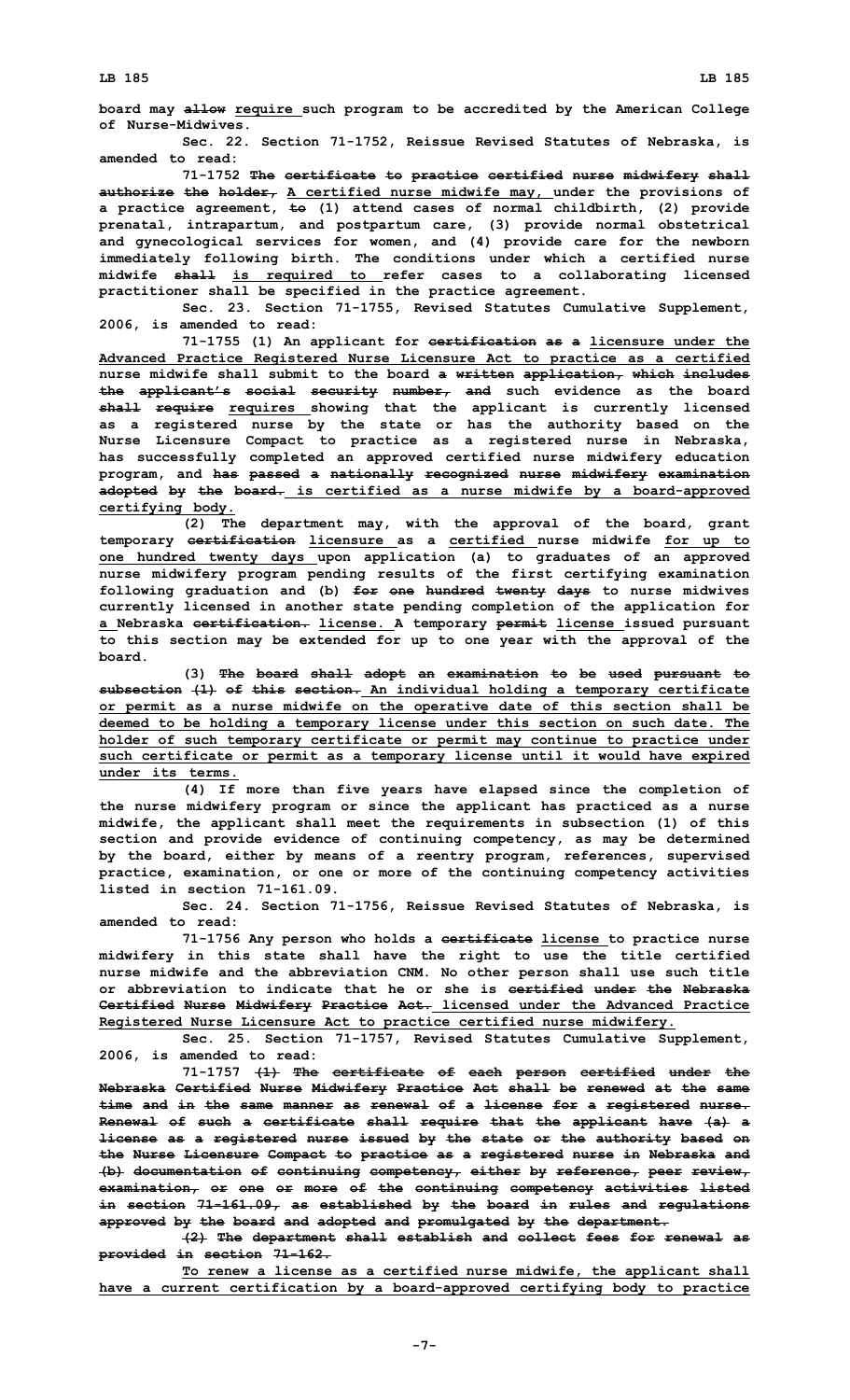**nurse midwifery.**

**Sec. 26. Section 71-1764, Reissue Revised Statutes of Nebraska, is amended to read:**

**71-1764 Any person, corporation, association, or other entity who engages in any of the following activities shall be guilty of <sup>a</sup> Class IV felony:**

**(1) Practicing as <sup>a</sup> certified nurse midwife without <sup>a</sup> current certificate license as such under the Nebraska Certified Nurse Midwifery Practice Act;**

**(2) Employing or offering to employ any person as <sup>a</sup> certified nurse midwife knowing that such person is not certified licensed as such under the Nebraska Certified Nurse Midwifery Practice Act;**

**(3) Fraudulently seeking, obtaining, or furnishing <sup>a</sup> certificate license as <sup>a</sup> certified nurse midwife; or**

**(4) Using in connection with his or her name the title certified nurse midwife, the abbreviation CNM, or any other designation tending to imply that he or she is a certified nurse midwife certified licensed under the Nebraska Certified Nurse Midwifery Practice Act when such person is not <sup>a</sup> certified nurse midwife.**

**Sec. 27. Section 71-1765, Reissue Revised Statutes of Nebraska, is amended to read:**

**71-1765 The Nebraska Certified Nurse Midwifery Practice Act shall not prohibit the performance of the functions of <sup>a</sup> certified nurse midwife by an uncertified unlicensed person if performed:**

**(1) In an emergency situation;**

**(2) By <sup>a</sup> legally qualified person from another state employed by the United States Government and performing official duties in this state; or**

**(3) By <sup>a</sup> person enrolled in an approved program for the preparation of certified nurse midwives as part of such approved program.**

**Sec. 28. Section 71-17,118, Revised Statutes Cumulative Supplement, 2006, is amended to read:**

**71-17,118 For purposes of the Clinical Nurse Specialist Practice Act:**

**(1) Approved certifying body means <sup>a</sup> national certification organization which (a) is approved by the board, (b) certifies qualified licensed registered nurses for advanced practice, (c) has eligibility requirements related to education and practice, and (d) offers an examination in an area of practice which meets psychometric guidelines and tests approved by the board;**

**(2) Board means the Board of Advanced Practice Registered Nurses;**

**(3) Clinical nurse specialist means <sup>a</sup> registered nurse who meets the requirements of certified as described in section 71-17,119 and who holds <sup>a</sup> certificate issued under the Clinical Nurse Specialist Practice Act; licensed under the Advanced Practice Registered Nurse Licensure Act to practice as <sup>a</sup> clinical nurse specialist in the State of Nebraska; and**

**(4) Department means the Department of Health and Human Services Regulation and Licensure.**

**Sec. 29. Section 71-17,119, Revised Statutes Cumulative Supplement, 2006, is amended to read:**

**71-17,119 An applicant for certification licensure under the Advanced Practice Registered Nurse Licensure Act to practice as <sup>a</sup> clinical nurse specialist shall be licensed as <sup>a</sup> registered nurse under the Nurse Practice Act or have the authority based on the Nurse Licensure Compact to practice as <sup>a</sup> registered nurse in Nebraska and shall submit to the department the following:**

**(1) <sup>A</sup> completed application, including, but not limited to, the applicant's social security number and such other information as the department requires pursuant to rules and regulations, accompanied by the fee established pursuant to section 71-17,130;**

**(2) (1) Evidence that the applicant holds <sup>a</sup> master's degree or <sup>a</sup> doctoral graduate degree in <sup>a</sup> nursing clinical specialty area or has <sup>a</sup> master's graduate degree in nursing and has successfully completed <sup>a</sup> graduate-level clinical nurse specialist education program; and**

**(3) (2) Except as provided in section 71-17,121, evidence of passage of <sup>a</sup> board-approved examination certification issued by an approved certifying body or, when such examination certification is not available, an alternative method of competency assessment by any means permitted under section 71-17,124 and approved by the board.**

**Sec. 30. Section 71-17,121, Revised Statutes Cumulative Supplement, 2006, is amended to read:**

**71-17,121 (1) An applicant who meets the requirements for certification licensure in section 71-17,119 shall be certified licensed by**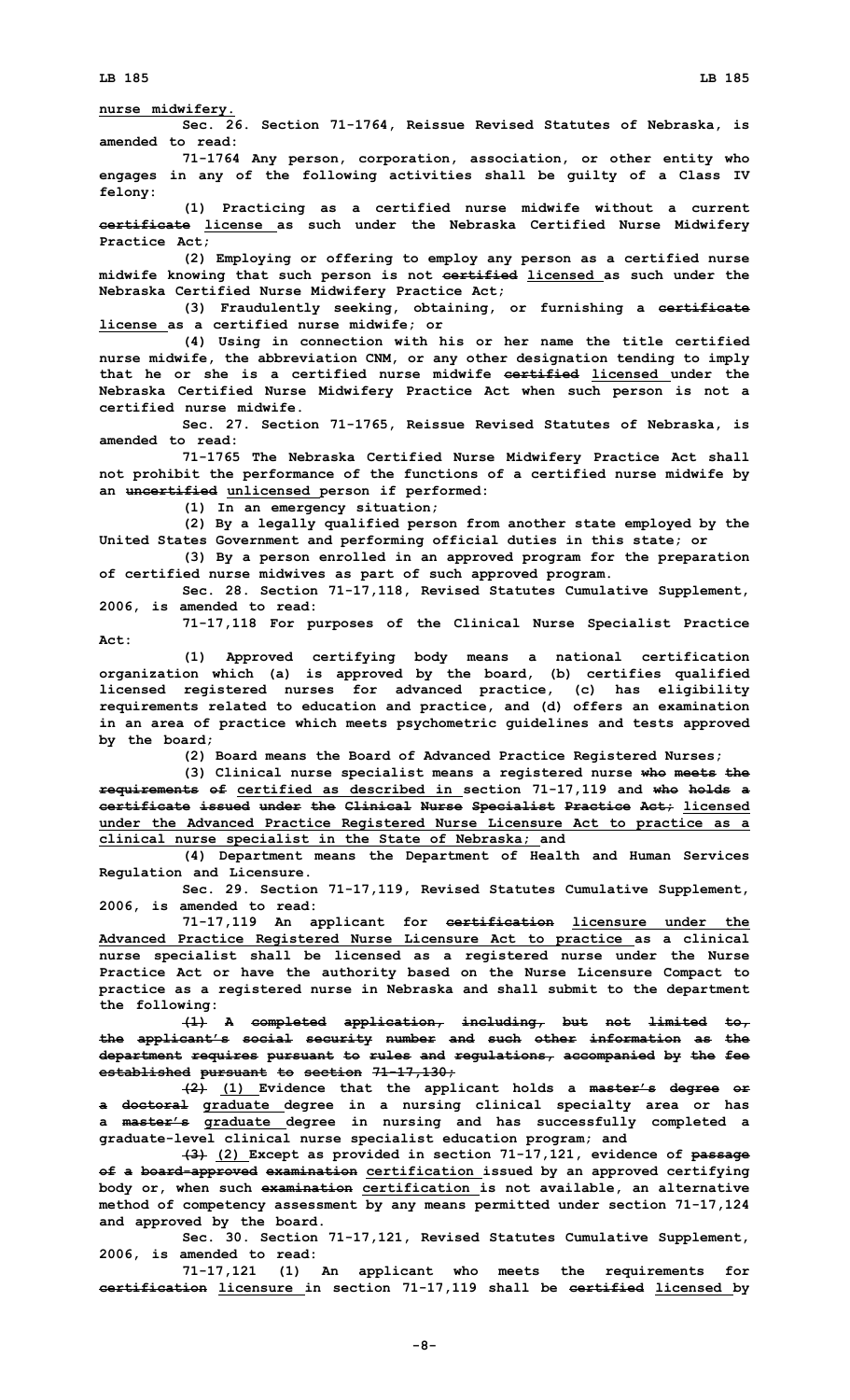**the department as <sup>a</sup> clinical nurse specialist, except that <sup>a</sup> person practicing as <sup>a</sup> clinical nurse specialist pursuant to the Nurse Practice Act on July 1, 2007, who applies on or after such date and before September 1, 2007, shall be certified licensed as <sup>a</sup> clinical nurse specialist under this section without complying with subdivision (3) (2) of section 71-17,119.**

**(2) <sup>A</sup> person certified licensed as <sup>a</sup> clinical nurse specialist has the right to use the title Clinical Nurse Specialist and the abbreviation CNS.**

**Sec. 31. Section 71-17,122, Revised Statutes Cumulative Supplement, 2006, is amended to read:**

**71-17,122 If an applicant for initial certification licensure as <sup>a</sup> clinical nurse specialist files an application for certification licensure within one hundred eighty days prior to the biennial renewal date, the provisions of subsection (2) of section 71-162.04 apply.**

**Sec. 32. Section 71-17,123, Revised Statutes Cumulative Supplement, 2006, is amended to read:**

**71-17,123 All certificates licenses issued under the Clinical Nurse Specialist Practice Act shall expire on October 31 of each even-numbered year. Biennial certificate renewals shall be accomplished as the department, with the concurrence of the board, establishes by rule and regulation.**

**Sec. 33. Section 71-17,124, Revised Statutes Cumulative Supplement, 2006, is amended to read:**

**71-17,124 (1) An applicant for renewal of <sup>a</sup> certificate license to practice as <sup>a</sup> clinical nurse specialist issued under the Clinical Nurse Specialist Practice Act shall demonstrate continuing competency. Continuing competency may be demonstrated by methods which include, but are not limited to, continuing education, course work, continuing practice, national certification or recertification offered by an approved certifying body, <sup>a</sup> reentry program, satisfactory peer review including patient outcomes, examination, or other continuing competency activities listed in section 71-161.09.**

**(2) The department, with the concurrence of the board, may waive any continuing competency requirement established under subsection (1) of this section for any two-year period for which <sup>a</sup> certificate holder licensee submits documentation of circumstances justifying such <sup>a</sup> waiver. The department shall define such justifying circumstances in rules and regulations.**

**Sec. 34. Section 71-17,128, Revised Statutes Cumulative Supplement, 2006, is amended to read:**

**71-17,128 The Clinical Nurse Specialist Practice Act does not prohibit the performance of the professional activities of <sup>a</sup> clinical nurse specialist by <sup>a</sup> person not holding <sup>a</sup> certificate license issued under the act if performed:**

**(1) In an emergency situation;**

**(2) By <sup>a</sup> legally qualified person from another state employed by the United States and performing official duties in this state; or**

**(3) By <sup>a</sup> person enrolled in an approved clinical nurse specialist program for the education of clinical nurse specialists as part of that approved program.**

**Sec. 35. Section 71-17,129, Revised Statutes Cumulative Supplement, 2006, is amended to read:**

**71-17,129 Any person committing any of the following acts is guilty of <sup>a</sup> Class IV felony:**

**(1) Practicing as <sup>a</sup> clinical nurse specialist without <sup>a</sup> certificate license issued under the Clinical Nurse Specialist Practice Act except as provided in section 71-17,128;**

**(2) Knowingly employing or offering to employ any person as <sup>a</sup> clinical nurse specialist who does not hold <sup>a</sup> certificate license issued under the act;**

**(3) Fraudulently seeking, obtaining, or furnishing <sup>a</sup> certificate license as <sup>a</sup> clinical nurse specialist or aiding and abetting such actions; or**

**(4) Holding himself or herself out as <sup>a</sup> clinical nurse specialist or using the abbreviation CNS or any other designation tending to imply that he or she is <sup>a</sup> clinical nurse specialist holding <sup>a</sup> certificate license issued under the act if he or she does not hold such a certificate. license.**

**Sec. 36. Section 71-17,134, Revised Statutes Cumulative Supplement, 2006, is amended to read:**

**71-17,134 (1) The Board of Advanced Practice Registered Nurses is established. The purpose of the board is to (a) provide for the health, safety, and welfare of the citizens, (b) ensure that licensees serving the public meet minimum standards of proficiency and competency, and (c) control the profession in the interest of consumer protection.**

**(2)(a) Until July 1, 2007, the board shall consist of (i) five**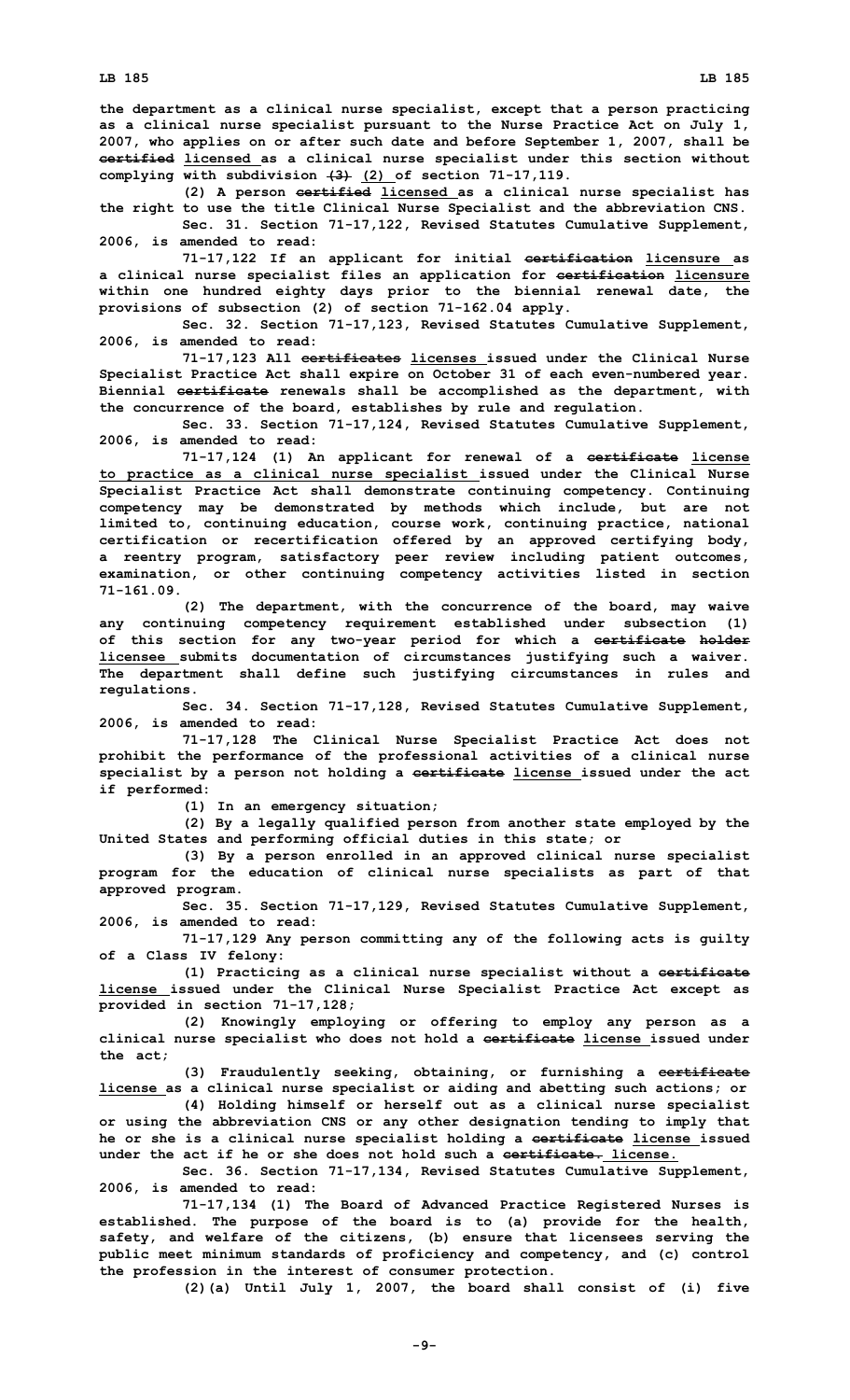**advanced practice registered nurses representing different advanced practice registered nurse specialties for which <sup>a</sup> license has been issued, (ii) five physicians licensed under the Uniform Licensing Law to practice medicine in Nebraska, at least three of whom shall have <sup>a</sup> current collaborating relationship with an advanced practice registered nurse, (iii) three consumer members, and (iv) one licensed pharmacist.**

**(b) On and after July 1, 2007, the board shall consist of:**

**(i) One nurse practitioner holding <sup>a</sup> certificate license under the Nurse Practitioner Act, one certified nurse midwife holding <sup>a</sup> certificate license under the Nebraska Certified Nurse Midwifery Practice Act, one certified registered nurse anesthetist holding <sup>a</sup> certificate license under the Certified Registered Nurse Anesthetist Act, and one clinical nurse specialist holding <sup>a</sup> certificate license under the Clinical Nurse Specialist Practice Act, except that the initial clinical nurse specialist appointee may be <sup>a</sup> clinical nurse specialist practicing pursuant to the Nurse Practice Act as such act existed prior to July 1, 2007. Of the initial appointments under this subdivision, one shall be for <sup>a</sup> one-year two-year term, one shall be for <sup>a</sup> two-year three-year term, one shall be for <sup>a</sup> three-year four-year term, and one shall be for <sup>a</sup> four-year five-year term. All subsequent appointments under this subdivision shall be for four-year five-year terms;**

**(ii) Three physicians, one of whom shall have <sup>a</sup> professional relationship with <sup>a</sup> nurse practitioner, one of whom shall have <sup>a</sup> professional relationship with <sup>a</sup> certified nurse midwife, and one of whom shall have <sup>a</sup> professional relationship with <sup>a</sup> certified registered nurse anesthetist. Of the initial appointments under this subdivision, one shall be for <sup>a</sup> two-year three-year term, one shall be for <sup>a</sup> three-year four-year term, and one shall be for <sup>a</sup> four-year five-year term. All subsequent appointments under this subdivision shall be for four-year five-year terms; and**

**(iii) Two public members. Of the initial appointments under this subdivision, one shall be for <sup>a</sup> three-year term, and one shall be for <sup>a</sup> four-year term. All subsequent appointments under this subdivision shall be for four-year five-year terms. Public members of the board shall have the same qualifications as provided in subsection (1) of section 71-113.**

**(c) Members of the board serving immediately before July 1, 2007, shall serve until members are appointed and qualified under subdivision (2)(b) of this section.**

**(3) The members of the board shall be appointed by the State Board of Health. Members shall be appointed for terms of four five years except as otherwise provided in subdivisions (2)(b) and (c) of this section. At the expiration of the term of any member, the State Board of Health may consult with appropriate professional organizations regarding candidates for appointment to the Board of Advanced Practice Registered Nurses. Upon expiration of terms, appointments or reappointments shall be made on or before December 1 of each year. Vacancies on the Board of Advanced Practice Registered Nurses shall be filled for the unexpired term by appointments made by the State Board of Health. No member shall serve more than two consecutive terms on the Board of Advanced Practice Registered Nurses.**

**(4) The State Board of Health has power to remove from office any member of the Board of Advanced Practice Registered Nurses, after <sup>a</sup> public hearing pursuant to the Administrative Procedure Act, for physical or mental incapacity to carry out the duties of <sup>a</sup> board member, for continued neglect of duty, for incompetence, for acting beyond the individual member's scope of authority, for malfeasance in office, for any cause for which <sup>a</sup> license or certificate in the member's profession involved may be suspended or revoked, for <sup>a</sup> lack of licensure or certification in the member's profession, or for other sufficient cause.**

**(5) Each member of the Board of Advanced Practice Registered Nurses shall receive <sup>a</sup> per diem of thirty dollars per day for each day the member is actually engaged in the discharge of his or her official duties and shall be reimbursed for travel, lodging, and other necessary expenses incurred as <sup>a</sup> member of the board pursuant to sections 81-1174 to 81-1177.**

**(6) The department shall adopt and promulgate rules and regulations which define conflicts of interest for members of the Board of Advanced Practice Registered Nurses and which establish procedures in case such <sup>a</sup> conflict arises.**

**Sec. 37. Section 71-17,135, Revised Statutes Cumulative Supplement, 2006, is amended to read:**

**71-17,135 The Board of Advanced Practice Registered Nurses shall:**

**(1) Establish standards for integrated practice agreements between collaborating physicians and certified nurse midwives, and nurse practitioners;**

**(2) Monitor the scope of practice by certified nurse midwives,**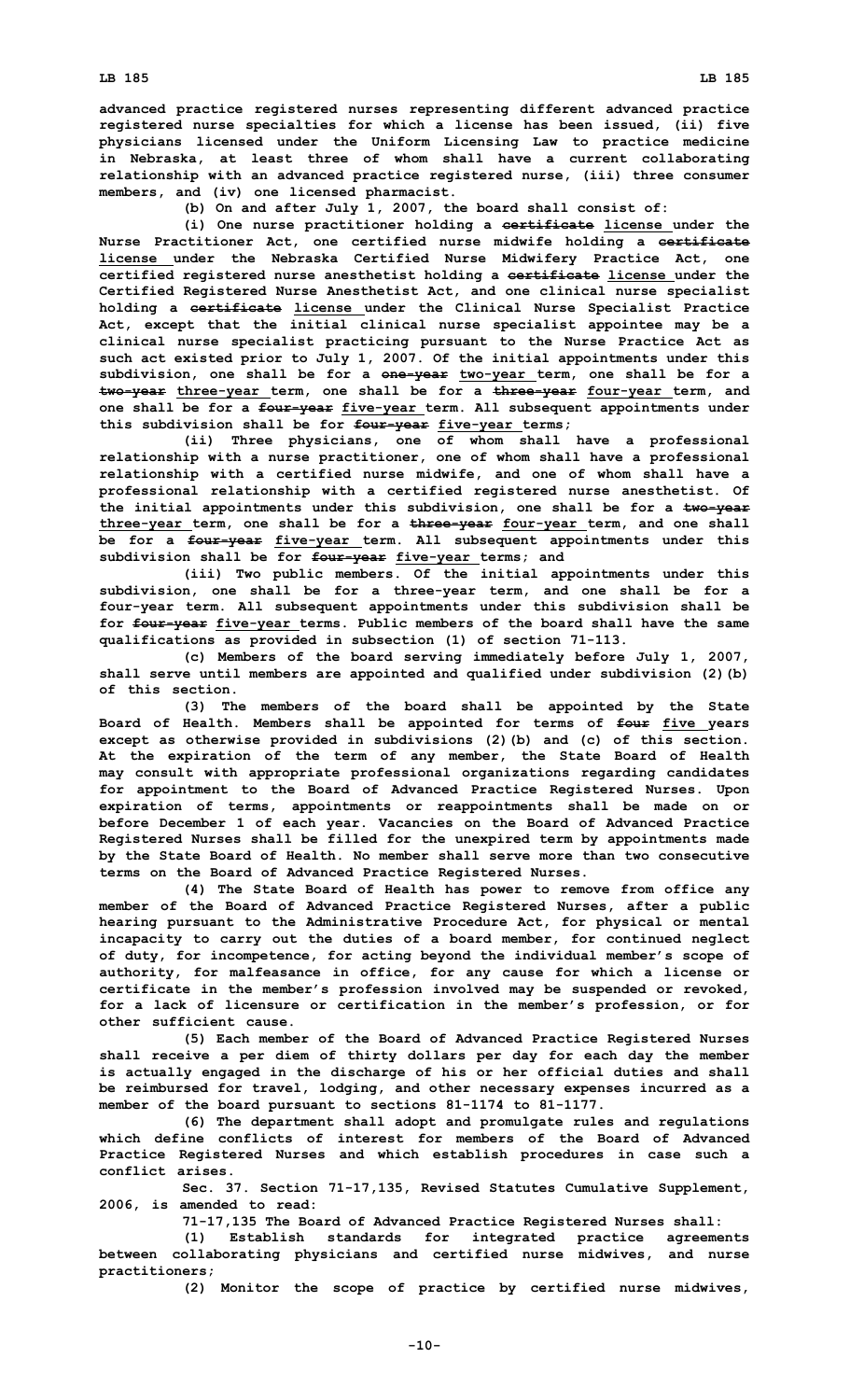**certified registered nurse anesthetists, clinical nurse specialists, and nurse practitioners;**

**(3) Administer and enforce the Advanced Practice Registered Nurse Licensure Act in order to (a) provide for the health, safety, and welfare of the citizens, (b) ensure that advanced practice registered nurses serving the public meet minimum standards of proficiency and competency, (c) control the profession in the interest of consumer protection, (d) regulate the scope of advanced practice nursing, (e) recommend disciplinary actions as provided in this section, and (f) enforce licensure requirements;**

**(4) Recommend disciplinary action relating to licenses of advanced practice registered nurses, and certificates of certified nurse midwives, certified registered nurse anesthetists, clinical nurse specialists, and nurse practitioners;**

**(5) Engage in other activities not inconsistent with the Advanced Practice Registered Nurse Licensure Act, the Certified Registered Nurse Anesthetist Act, the Clinical Nurse Specialist Practice Act, the Nebraska Certified Nurse Midwifery Practice Act, and the Nurse Practitioner Act; and**

**(6) Approve rules and regulations to implement the Advanced Practice Registered Nurse Licensure Act, the Certified Registered Nurse Anesthetist Act, the Clinical Nurse Specialist Practice Act, the Nebraska Certified Nurse Midwifery Practice Act, and the Nurse Practitioner Act, for adoption and promulgation by the department. Such rules and regulations shall include: (a) Approved certification organizations and approved certification programs; (b) continuing competency requirements. The requirements may include, but not be limited to, continuing education, continuing practice, national recertification, <sup>a</sup> reentry program, peer review including patient outcomes, examination, or other continuing competency activities listed in section 71-161.09; (c) grounds for discipline; (d) issuance, renewal, and reinstatement of licenses; and certificates; (e) fees; (f) professional liability insurance; and (g) conflict of interest for board members.**

**Sec. 38. Section 71-17,137, Revised Statutes Cumulative Supplement, 2006, is amended to read:**

**71-17,137 (1) An applicant for initial licensure as an advanced practice registered nurse shall:**

**(a) Be licensed as <sup>a</sup> registered nurse under the Nurse Practice Act or have authority based on the Nurse Licensure Compact to practice as <sup>a</sup> registered nurse in Nebraska;**

**(b) Be <sup>a</sup> graduate of or have completed <sup>a</sup> graduate-level advanced practice registered nurse program in <sup>a</sup> clinical specialty area of certified registered nurse anesthetist, clinical nurse specialist, certified nurse midwife, or nurse practitioner, which program is accredited by <sup>a</sup> national accrediting body;**

**(c) Be certified as <sup>a</sup> certified registered nurse anesthetist, <sup>a</sup> clinical nurse specialist, <sup>a</sup> certified nurse midwife, or <sup>a</sup> nurse practitioner, by an approved certifying body or an alternative method of competency assessment approved by the board, pursuant to the Certified Registered Nurse Anesthetist Act, the Clinical Nurse Specialist Practice Act, the Nebraska Certified Nurse Midwifery Practice Act, or the Nurse Practitioner Act, as appropriate to the applicant's educational preparation;**

**(d) Submit <sup>a</sup> completed written application to the department which includes the applicant's social security number and appropriate fees established and collected as provided in section 71-162;**

**(e) Provide evidence as required by rules and regulations approved by the board and adopted and promulgated by the department; and**

**(f) Have committed no acts or omissions which are grounds for disciplinary action in another jurisdiction or, if such acts have been committed and would be grounds for discipline under the Nurse Practice Act, the board has found after investigation that sufficient restitution has been made.**

**(2)(a) Except as provided in subdivisions (b) through (d) of this subsection, the (2) The department may issue <sup>a</sup> license by endorsement under this section to an applicant who holds <sup>a</sup> license from another jurisdiction if the licensure requirements of such other jurisdiction meet or exceed the requirements for licensure as an advanced practice registered nurse under the Advanced Practice Registered Nurse Licensure Act.(b) The department may issue <sup>a</sup> license as an advanced practice registered nurse by endorsement to an applicant who holds <sup>a</sup> credential equivalent to <sup>a</sup> nurse practitioner issued by another jurisdiction if such applicant holds <sup>a</sup> certificate or degree described in subdivision (3) of section 71-1717.(c) The department may issue <sup>a</sup> license as an advanced practice registered nurse by endorsement to an applicant who holds <sup>a</sup> credential equivalent to <sup>a</sup> certified registered nurse anesthetist issued by another jurisdiction if such applicant meets the requirements of**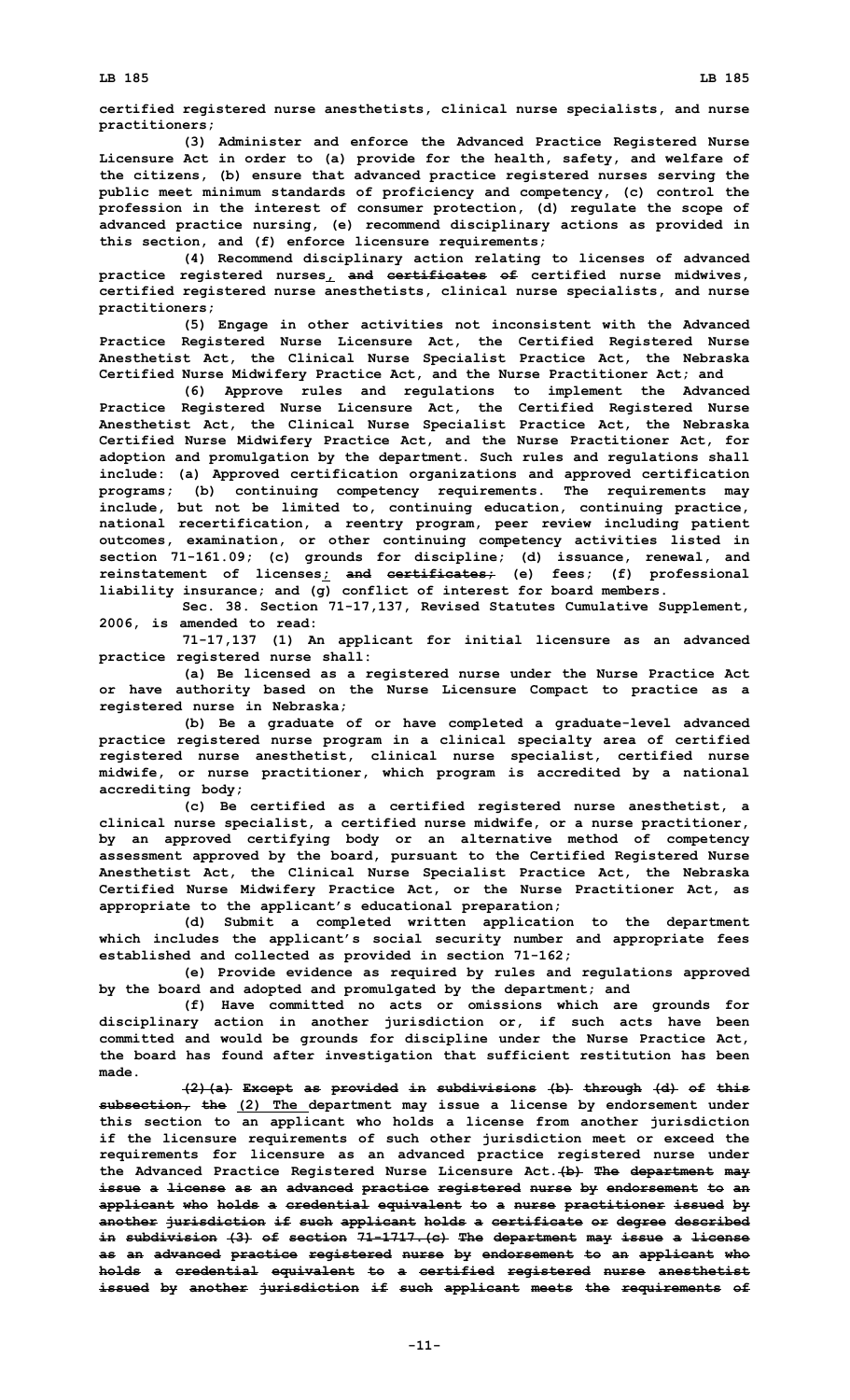**subdivision (4) of section 71-1730 as such subdivision existed on December 31, 1998.(d) The department may issue <sup>a</sup> license as an advanced practice registered nurse by endorsement to an applicant who holds <sup>a</sup> credential equivalent to <sup>a</sup> certified nurse midwife issued by another jurisdiction if such applicant meets the requirements of subsection (1) of section 71-1755 as such subsection existed immediately before July 1, 2007.(e) An applicant under this subsection shall submit <sup>a</sup> completed application to the department which includes the applicant's social security number, fees established and collected as provided in section 71-162, and other evidence as required by rules and regulations approved by the board and adopted and promulgated by the department.**

**(3) <sup>A</sup> person licensed as an advanced practice registered nurse or certified as <sup>a</sup> certified registered nurse anesthetist or <sup>a</sup> certified nurse midwife in this state on July 1, 2007, shall be issued <sup>a</sup> license by the department as an advanced practice registered nurse on such date.**

**(4) <sup>A</sup> person licensed as an advanced practice registered nurse in this state may use the title advanced practice registered nurse and the abbreviation APRN.**

**Sec. 39. Section 71-17,138, Revised Statutes Cumulative Supplement, 2006, is amended to read:**

**71-17,138 (1) The license of each person licensed under the Advanced Practice Registered Nurse Licensure Act shall be renewed at the same time and in the same manner as renewal of his or her certificate described in subdivision (c) of this subsection. Renewal of such <sup>a</sup> license for <sup>a</sup> registered nurse and shall require that the applicant have (a) <sup>a</sup> license as <sup>a</sup> registered nurse issued by the state or have the authority based on the Nurse Licensure Compact to practice as <sup>a</sup> registered nurse in Nebraska, (b) documentation of continuing competency, either by reference, peer review, examination, or one or more of the continuing competency activities listed in section 71-161.09, as established by the board in rules and regulations approved by the board and adopted and promulgated by the department, and (c) <sup>a</sup> certificate issued met any specific requirements for renewal under the Certified Registered Nurse Anesthetist Act, the Clinical Nurse Specialist Practice Act, the Nebraska Certified Nurse Midwifery Practice Act, or the Nurse Practitioner Act, as applicable.**

**(2) The department shall establish and collect fees for renewal as provided in section 71-162.**

**Sec. 40. Section 71-17,139, Revised Statutes Cumulative Supplement, 2006, is amended to read:**

**71-17,139 <sup>A</sup> license issued under the Advanced Practice Registered Nurse Licensure Act to practice as <sup>a</sup> certified nurse midwife, <sup>a</sup> certified registered nurse anesthetist, <sup>a</sup> clinical nurse specialist, or <sup>a</sup> nurse practitioner may be denied, refused renewal, revoked, suspended, or disciplined in any other manner for any violation of the act, for physical or mental disability or incapacity, for gross incompetence, or for any reason for which <sup>a</sup> license issued under the Nurse Practice Act may be denied, refused renewal, revoked, suspended, or disciplined. The methods and procedures provided in the Nurse Practice Act for opportunity for hearing, notice of hearing, presentation of evidence, conduct of <sup>a</sup> hearing, reinstatement, and related matters shall apply to disciplinary actions under this section. A decision to deny, refuse renewal of, revoke, suspend, or discipline <sup>a</sup> license as an advanced practice registered nurse may be appealed, and the appeal shall be in accordance with the Administrative Procedure Act.**

**Sec. 41. Section 71-17,140, Revised Statutes Cumulative Supplement, 2006, is amended to read:**

**71-17,140 (1) An advanced practice registered nurse's license lapses if he or she (a) does not have <sup>a</sup> current renew his or her license to practice as <sup>a</sup> registered nurse or has had his or her license to practice as <sup>a</sup> registered nurse denied, refused renewal, suspended, or revoked or (b) renews his or her license to practice as <sup>a</sup> registered nurse but does not renew his or her advanced practice registered nurse's license. is not authorized to practice as <sup>a</sup> registered nurse in this state under the Nurse Licensure Compact.**

**(2) When an advanced practice registered nurse's license lapses, the right of the person whose license has lapsed to represent himself or herself as an advanced practice registered nurse and to practice the activities for which <sup>a</sup> license is required terminates. To restore the license to active status, the person shall meet the requirements for renewal which are in effect at the time that he or she wishes to restore the license and shall pay the renewal fee and the late fee established and collected as provided in section 71-162.**

**Sec. 42. Section 71-5185, Reissue Revised Statutes of Nebraska, is amended to read:**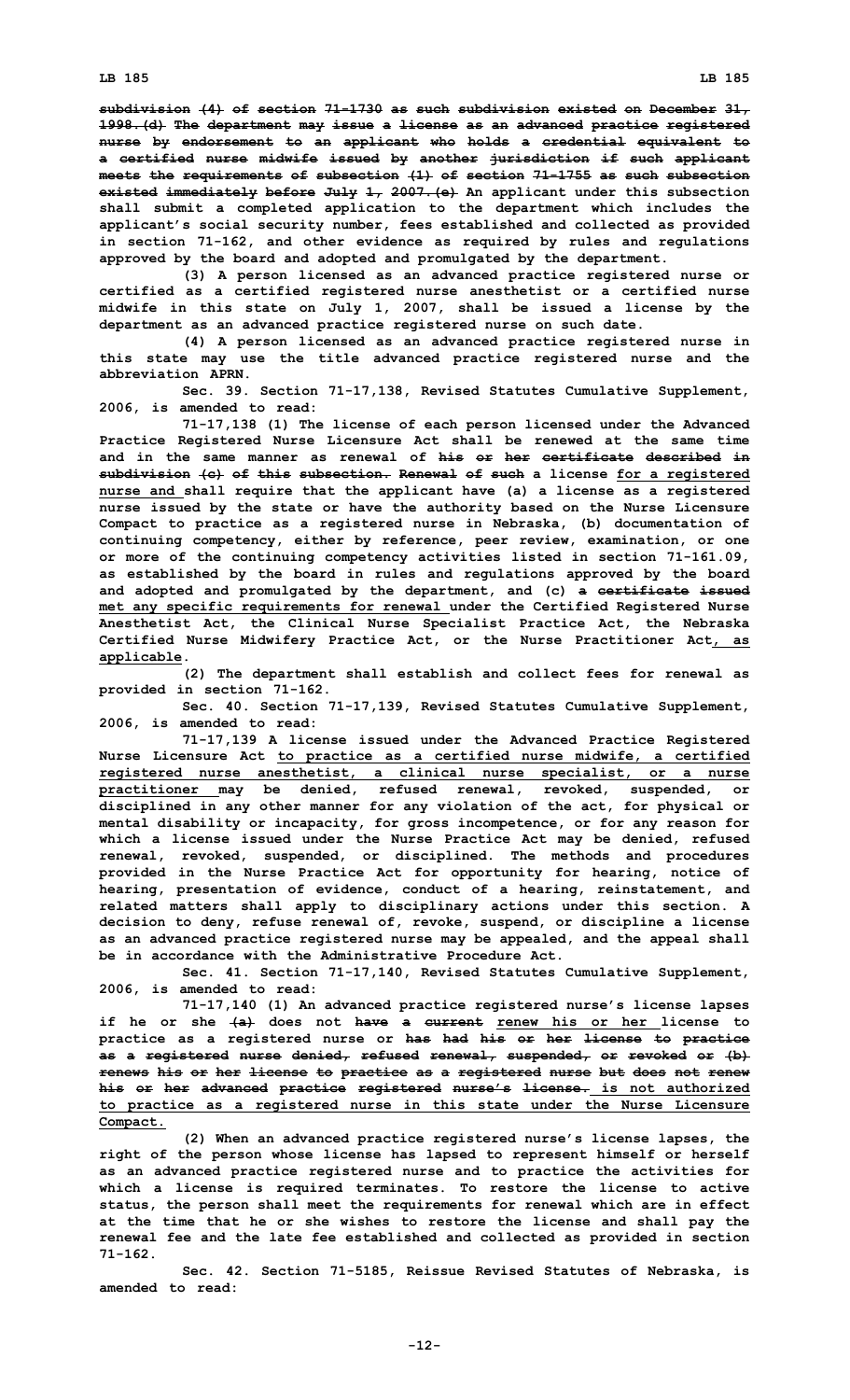**71-5185 (1) No patient data received or recorded by an emergency medical service or an out-of-hospital emergency care provider shall be divulged, made public, or released by an emergency medical service or an out-of-hospital emergency care provider, except that patient data may be released to the receiving health care facility, to the department for public health purposes, upon the written authorization of the patient who is the subject of the record, for purposes of treatment, payment, and other health care operations as defined and permitted under the federal Health Insurance Portability and Accountability Act of 1996, as such act existed on January 1, 2007, or as otherwise permitted by law. Such data shall be provided to the department for public health purposes pursuant to rules and regulations of the department. For purposes of this section, patient data means any data received or recorded as part of the records maintenance requirements of the Emergency Medical Services Act.**

**(2) Patient data received by the department shall be confidential with release only (a) in aggregate data reports created by the department on <sup>a</sup> periodic basis or at the request of an individual, or (b) as case-specific data to approved researchers for specific research projects, (c) as protected health information to <sup>a</sup> public health authority, as such terms are defined under the federal Health Insurance Portability and Accountability Act of 1996, as such act existed on January 1, 2007, and (d) as protected health information, as defined under the federal Health Insurance Portability and Accountability Act of 1996, as such act existed on January 1, 2007, to an emergency medical service, to an out-of-hospital emergency care provider, or to <sup>a</sup> licensed health care facility for purposes of treatment. A record may be shared with the emergency medical service or out-of-hospital emergency care provider that reported that specific record. Approved researchers shall maintain the confidentiality of the data, and researchers shall be approved in the same manner as described in section 81-666. Aggregate reports shall be public documents. Emergency-medical-service-specific data and out-of-hospital-emergency-care-provider-specific data shall be released only upon the written authorization of the service or the provider who is the subject of the record.**

**(3) No civil or criminal liability of any kind or character for damages or other relief or penalty shall arise or be enforced against any person or organization by reason of having provided patient data pursuant to this section.**

**Sec. 43. Section 71-6039, Revised Statutes Cumulative Supplement, 2006, is amended to read:**

**71-6039 (1) No person shall act as <sup>a</sup> nursing assistant in <sup>a</sup> nursing home unless such person:**

**(a) Is at least sixteen years of age and has not been convicted of <sup>a</sup> crime involving moral turpitude;**

**(b) Is able to speak and understand the English language or <sup>a</sup> language understood by <sup>a</sup> substantial portion of the nursing home residents; and**

**(c) Has successfully completed <sup>a</sup> basic course of training approved by the department for nursing assistants within one hundred twenty days of initial employment in the capacity of <sup>a</sup> nursing assistant at any nursing home if employment begins after January 1, 1984.**

**(2)(a) <sup>A</sup> registered nurse or licensed practical nurse whose license has been revoked, suspended, or voluntarily surrendered in lieu of discipline may not act as <sup>a</sup> nursing assistant in <sup>a</sup> nursing home.**

**(b) If <sup>a</sup> person registered as <sup>a</sup> nursing assistant becomes licensed as <sup>a</sup> registered nurse or licensed practical nurse, his or her registration as <sup>a</sup> nursing assistant becomes null and void as of the date of licensure.**

**(c) <sup>A</sup> person listed on the Nurse Aide Registry with respect to whom <sup>a</sup> finding of conviction has been placed on the registry may petition the department to have such finding removed at any time after one year has elapsed since the date such finding was placed on the registry.**

**(2) (3) The department may prescribe <sup>a</sup> curriculum for training nursing assistants and may adopt and promulgate rules and regulations for such courses of training. The content of the courses of training and competency evaluation programs shall be consistent with federal requirements unless exempted. The department may approve courses of training if such courses of training meet the requirements of this section. Such courses of training shall include instruction on the responsibility of each nursing assistant to report suspected abuse or neglect pursuant to sections 28-372 and 28-711. Nursing homes may carry out approved courses of training within the nursing home, except that nursing homes may not conduct the competency evaluation part of the program. The prescribed training shall be administered by <sup>a</sup> licensed registered nurse.**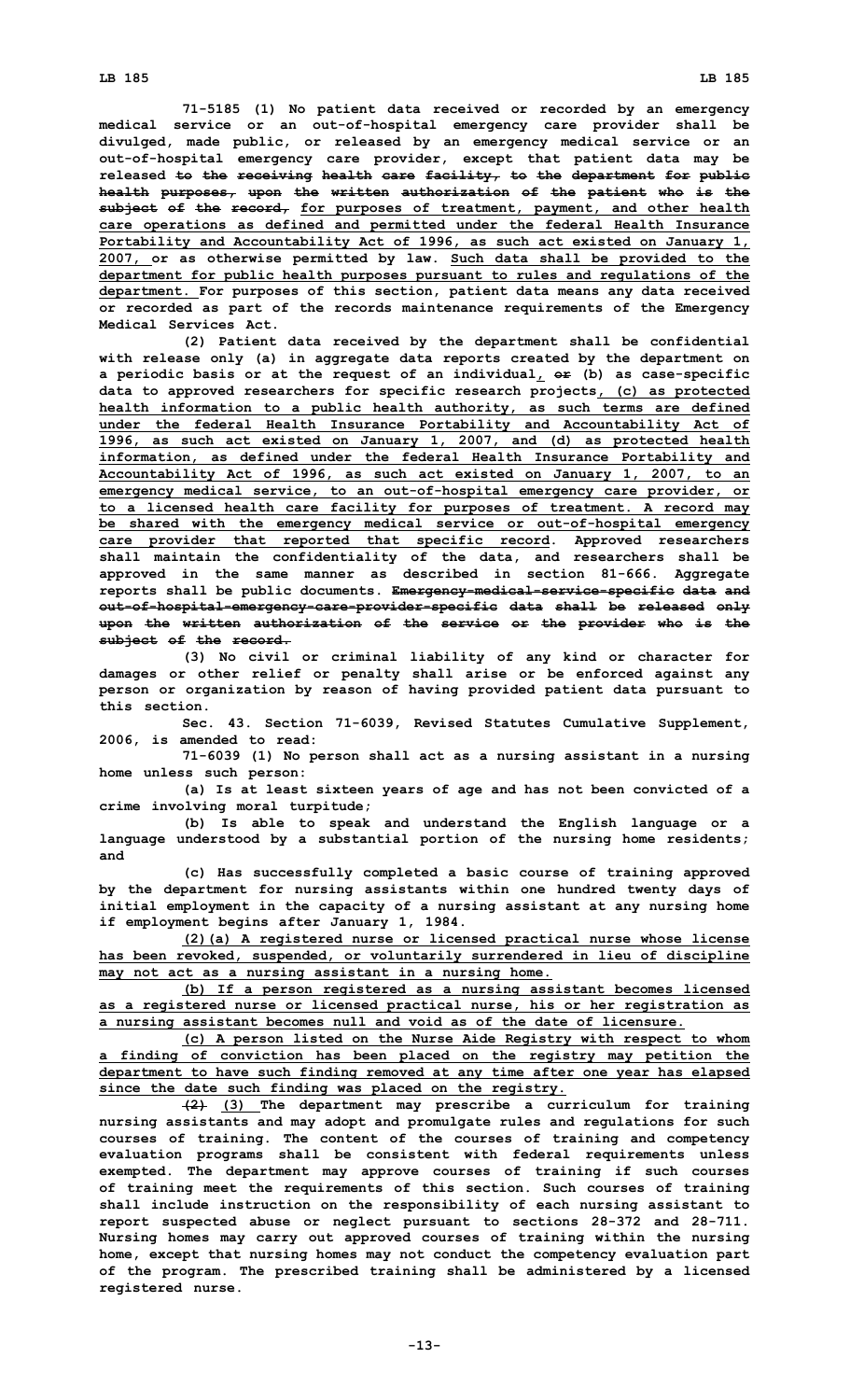**(3) (4) For nursing assistants at intermediate care facilities for the mentally retarded, such courses of training shall be no less than twenty hours in duration and shall include at least fifteen hours of basic personal care training and five hours of basic therapeutic and emergency procedure training, and for nursing assistants at all nursing homes other than intermediate care facilities for the mentally retarded, such courses shall be no less than seventy-five hours in duration.**

**(4) (5) This section shall not prohibit any facility from exceeding the minimum hourly or training requirements.**

**Sec. 44. Section 71-6726, Reissue Revised Statutes of Nebraska, is amended to read:**

**71-6726 (1) To register as <sup>a</sup> medication aide, an individual shall (a) have successfully completed the requirements in section 71-6725, (b) be at least eighteen years of age, (c) be of good moral character, (d) file an application with the department, and (e) pay the applicable fee.**

**(2) <sup>A</sup> registered nurse or licensed practical nurse whose license has been revoked, suspended, or voluntarily surrendered in lieu of discipline may not register as <sup>a</sup> medication aide.**

**(2) (3) An applicant or medication aide shall report to the department, in writing, any conviction for <sup>a</sup> felony or misdemeanor. A conviction is not <sup>a</sup> disqualification for placement on the registry unless it relates to the standards identified in such section.**

**(3) (4) An applicant or medication aide may report any pardon or setting aside of <sup>a</sup> conviction to the department. If <sup>a</sup> pardon or setting aside has been obtained, the conviction for which it was obtained shall not be maintained on the Medication Aide Registry.**

**(5) If <sup>a</sup> person registered as <sup>a</sup> medication aide on the Medication Aide Registry becomes licensed as <sup>a</sup> registered nurse or licensed practical nurse, his or her registration as <sup>a</sup> medication aide becomes null and void as of the date of licensure.**

**Sec. 45. Section 71-6733, Reissue Revised Statutes of Nebraska, is amended to read:**

**71-6733 <sup>A</sup> person whose registration has been denied, refused renewal, or removed from the Medication Aide Registry may reapply for registration or for lifting of the disciplinary sanction at any time after one year has elapsed since the date such registration was denied, refused renewal, or removed from the registry, in accordance with the rules and regulations.**

**Sec. 46. Section 71-8249, Reissue Revised Statutes of Nebraska, is amended to read:**

**71-8249 (1) All data collected under section 71-8248 shall be held confidential pursuant to sections 81-663 to 81-675. Confidential patient medical record data shall only be released as (a) Class I, II, or IV medical records under sections 81-663 to 81-675, (b) aggregate data to the regional trauma system quality assurance program and the regional trauma advisory boards, (c) as protected health information to <sup>a</sup> public health authority, as such terms are defined under the federal Health Insurance Portability and Accountability Act of 1996, as such act existed on January 1, 2007, and (d) as protected health information, as defined under the federal Health Insurance Portability and Accountability Act of 1996, as such act existed on January 1, 2007, to an emergency medical service, to an out-of-hospital emergency care provider, to <sup>a</sup> licensed health care facility, or to <sup>a</sup> center that will treat or has treated <sup>a</sup> specific patient.**

**A record may be shared with the emergency medical service, the out-of-hospital emergency provider, the licensed health care facility, or center that reported that specific record.**

**(2) Patient care quality assurance proceedings, records, and reports developed pursuant to this section and section 71-8248 are confidential and are not subject to discovery by subpoena or admissible as evidence in any civil action, except pursuant to <sup>a</sup> court order which provides for the protection of sensitive information of interested parties, including the department, pursuant to section 25-12,123.**

**Sec. 47. Section 71-8252, Reissue Revised Statutes of Nebraska, is amended to read:**

**71-8252 The regional trauma advisory boards:**

**(1) Shall advise the department on matters relating to the delivery of trauma care services within the trauma care region;**

**(2) Shall provide evaluate data and provide analysis required by the department to assess the effectiveness of the statewide trauma system; and**

**(3) May apply for, receive, and accept gifts and other payments, including property and services, from any governmental or other public or private entity or person and may make arrangements as to the use of these receipts, including any activities related to the design, maintenance, or**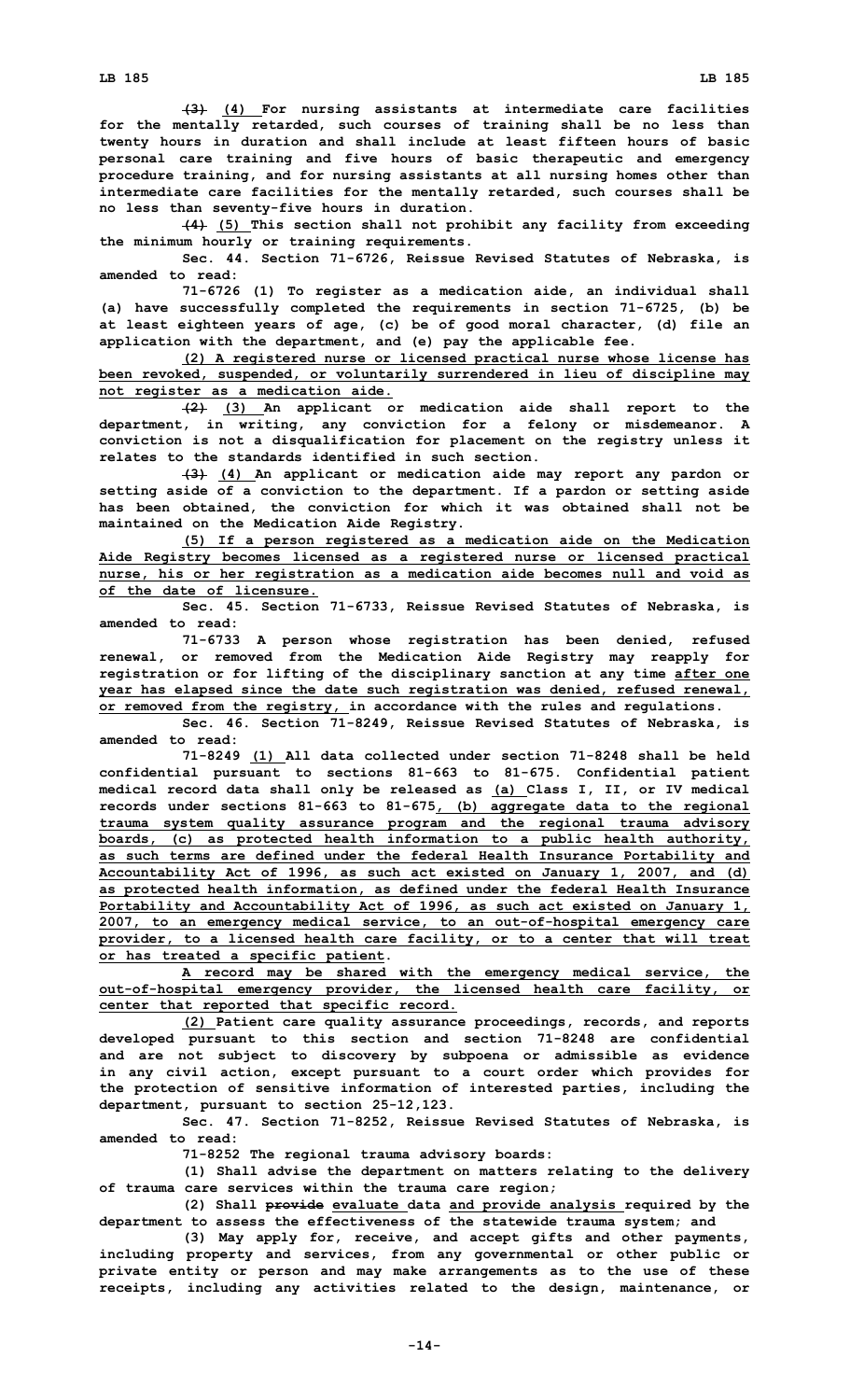**enhancements of the statewide trauma system in the trauma care region. Regional trauma advisory boards shall report in the regional budget the amount, source, and purpose of all gifts and payments.**

**Sec. 48. Section 81-647, Revised Statutes Cumulative Supplement, 2006, is amended to read:**

**81-647 (1) All data obtained from medical records of individual patients is for the confidential use of the department and the private or public persons or entities that the department determines may view such records as provided in sections 81-663 to 81-675.**

**(2) The department may approve individuals or entities to obtain access to case-specific data or case-specific and patient-identifying data to assist in their research for prevention, cure, or control of cancer. Any information released from the cancer registry shall be disclosed as provided in sections 81-663 to 81-675.**

**(3) For purposes of protecting the public health, local health departments in Nebraska, health departments or cancer registries located in other states, outside Nebraska, and the Centers for Disease Control and Prevention and the National Cancer Institute of the United States Department of Health and Human Services or their successors may have access to the data contained in the cancer registry upon the department's approval based on the entity's written application.**

**Sec. 49. Section 81-671, Revised Statutes Cumulative Supplement, 2006, is amended to read:**

**81-671 (1) Except as otherwise provided by the law governing <sup>a</sup> specific medical record and health information registry, the department may release information contained in <sup>a</sup> registry to official public health departments and agencies as follows:**

**(a) Upon request by an official local health department within the State of Nebraska, the department may release such data to the requesting local health department. The official local health department shall not contact patients using data received under sections 81-663 to 81-675 without approval by the department of an application made pursuant to section 81-666; and**

**(b) Upon approval of an application by federal, state, or local official public health agencies made pursuant to section 81-666, the department may release such data.**

**(2) The receiving agency shall not further disclose such data to any third party but may publish aggregate statistical reports, except that no patient-identifying data shall be divulged, made public, or released to any public or private person or entity. The receiving agency shall comply with the patient contact provisions of sections 81-663 to 81-675. The receiving agency shall acknowledge the department and its medical record and health information registries in any publication in which information obtained from the medical record and health information registries is used.**

**(3) The release and acknowledgment provisions of this section do not apply to cancer registries located in another state outside Nebraska which receive data through approved data exchange agreements.**

**Sec. 50. Sections 1, 50, 51, and 55 of this act become operative on their effective date. Sections 5, 6, 7, 8, 9, 10, 11, 12, 13, 14, 15, 16, 17, 18, 19, 20, 21, 22, 23, 24, 25, 26, 27, 28, 29, 30, 31, 32, 33, 34, 35, 36, 37, 38, 39, 40, 41, 53, and 54 of this act become operative on July 1, 2007. The other sections of this act become operative three calendar months after adjournment of this legislative session.**

**Sec. 51. Original section 68-906, Revised Statutes Cumulative Supplement, 2006, is repealed.**

**Sec. 52. Original sections 71-629, 71-5185, 71-6726, 71-6733, 71-8249, and 71-8252, Reissue Revised Statutes of Nebraska, and sections 68-919, 68-921, 71-6039, 81-647, and 81-671, Revised Statutes Cumulative Supplement, 2006, are repealed.**

**Sec. 53. Original sections 71-1734, 71-1748, 71-1752, 71-1756, 71-1764, and 71-1765, Reissue Revised Statutes of Nebraska, and sections 71-1707, 71-1722, 71-1723, 71-1723.01, 71-1723.02, 71-1724, 71-1724.01, 71-1726.01, 71-1726.02, 71-1729, 71-1730, 71-1731, 71-1735, 71-1737, 71-1749, 71-1755, 71-1757, 71-17,118, 71-17,119, 71-17,121, 71-17,122, 71-17,123, 71-17,124, 71-17,128, 71-17,129, 71-17,134, 71-17,135, 71-17,137, 71-17,138, 71-17,139, and 71-17,140, Revised Statutes Cumulative Supplement, 2006, are repealed.**

**Sec. 54. The following sections are outright repealed: Sections 71-1761 and 71-1762, Reissue Revised Statutes of Nebraska, and sections 71-1724.02, 71-1725, 71-1725.01, 71-1726, 71-1736.01, 71-1736.02, 71-1736.03, 71-1758, 71-17,125, 71-17,126, and 71-17,127, Revised Statutes Cumulative Supplement, 2006.**